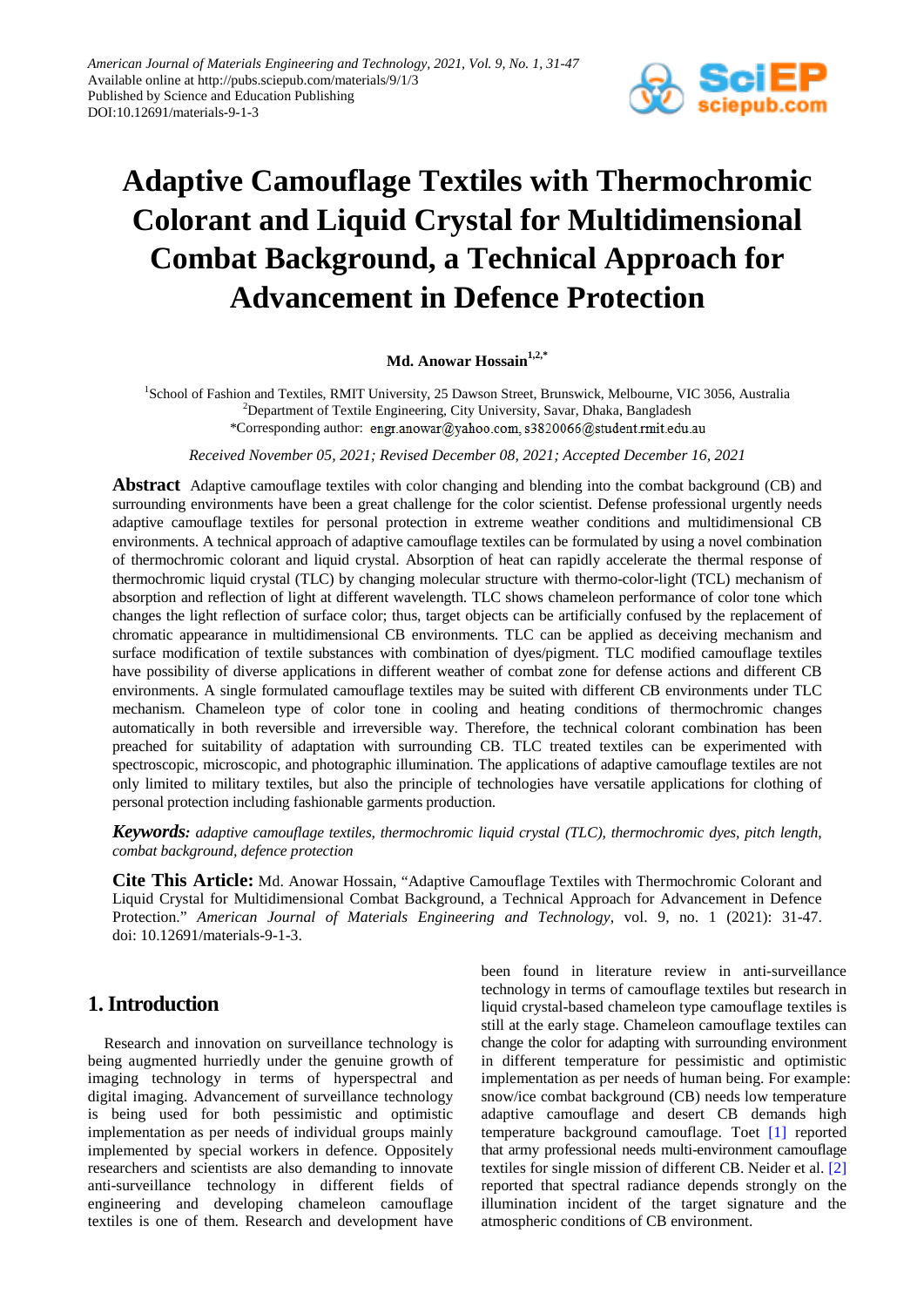### **2. Background of Technical Approach for Adaptive Coloration Technology**

### **2.1. Natural Existence of Adaptive Camouflage and Theories**

Adaptive camouflage has the numerous ways of concealment and disguise in the animal for natural adaptation against surrounding background [\[152\].](#page-15-0) In nature, animal has adaptive capability by changing color in different environment. Cuttlefish, octopus, squid, and other cephalopods are the natural examples of adaptive camouflage for the protection of predators [\[3,4,48,100\].](#page-12-2) Hanlon et al. highlighted that [\[153\]](#page-15-1) young cuttlefish use patterning primarily for concealment, such as general colour resemblance, disruptive coloration, obliterative shading, shadow elimination, disguise, and adaptive behaviours. Older cuttlefish also conceal themselves but increasingly use patterns for signalling, both interspecifically (warning or 'deimatic' displays) and interspecifically (sexual signalling). Nokelainen et al. [\[111\],](#page-15-2) Thayer et al. [\[149\],](#page-15-3) Stevens et al. [\[151\]](#page-15-4) established the concepts of animal concealment from predators. Josef et al. [\[176\]](#page-16-0) remarked that octopuses have the ability of camouflage creation with surrounding. Stevenset et al. [\[178\]](#page-16-1) investigated that ghost crab (*Ocypodecer atophthalmus*), Singapore can change the color for adaptation with environment. Stuart-Fox et al. [\[150\]](#page-15-5) remarked the animal color changing pattern and adaptive camouflage in terms of thermoregulation. Rafael C. Duarte [\[108\]](#page-15-6) studied that some species, rhytms may facilitate thermoregulation and concealment. Merilaita, Lind, investigated that background is an important aspect for concealment and probability of detection by the predator [\[175\].](#page-16-2) Rosenholtz [\[159\]](#page-16-3) commented that shape and orientation of a surface impacts the object recognition, scene perception, and many visual-cognitive tasks. Cuthill et al. [\[174\]](#page-16-4) studied the bird disruptive and background matching coloration. Silbiger and Munguia [\[176\]](#page-16-0) experimented that color versus temperature changes of ucapugilator. Therefore, natural existence of adaptive camouflage may motivate the actual development of adaptive camouflage textiles, but the reality of such camouflage textiles still in earlier stage of research and development.

#### **2.2. Basic Phenomenon of Adaptive Camouflage Textiles**

Thermochromic colorant may meet the performance requirements of chromatic materials and thermochromic liquid crystal (TLC) acts as deceiving mechanism of adaptive camouflaging under temperature changing against CB [\[49\].](#page-13-0) Chromatic materials change the color by the external stumuli like photochromic (light), thermochromic (heat), electrochromic (electricity), solvatochromic (liquid), carsolchromic (electron beam). Normally the molecular structure of thermochromic colorant is altered and color changes above room temperature but liquid crystal temperature changes (5-15)°C and cholesteric type liquid crystal is more suitable for thermochromism, and the pitch of the helical arrangement is responsible for temperature

and reflection in wavelength [\[85\].](#page-14-0) Sudhakar and Gobi N [\[130\]](#page-15-7) proposed chameleon textiles in terms of pH changes, electric or magnetic field effects, mechanochromism, bond breaking/making, oxidation state changes. Polymer binder/resin and pigment for control of gloss, heavy metal pigment, lead, chromium, iron oxide, silica, polyurethane are the materials for camouflage textiles development [\[88\].](#page-14-1) Still now, thermochromic materials have limited application in camouflage textiles. Most thermochromic materials are organic having short lifetime and limited range of temperature in combination with liquid crystal. There is need of research for developing wide range of temperature and lifetime properties of thermochromic materials [\[87,91\].](#page-14-2) Sudhakar and N. Gobi [\[88\]](#page-14-1) supported the opinion of Alvenmaa [\[87\]](#page-14-2) that chromophore with polymeric materials may enhance the stable field of color change process. Adaptive camouflage [\[43\]](#page-13-1) was proposed by color changing leuco dyes and advised for coupling color changing ability with high stimuli responsive study. Scott [\[5\]](#page-12-3) claimed that CB environments (temperature, weather, etc.) are the prime question for augmentation of camouflage textiles in terms of adaptation. Joshi [\[6\]](#page-12-4) also supported for making the chameleon type camouflage fabric by the implementation of light reflection engineering [\[7\].](#page-12-5) Heating mechanism influences the thermochromic system for temperature responsive camouflaging [\[7,8,9,20\].](#page-12-5) Conner [\[32\]](#page-13-2) patented a camouflage textile with a material capable of different chromic states at different ambient light levels. The patent also observed the color changes of heat sensitive dyes in terms of both controllable (heat) and uncontrollable temperature (sunlight). Karpagam [\[62\]](#page-13-3) experimented chemelyon type printing on cotton fabric with thermochromic colorant. CIE  $L^*$ ,  $a^*$ ,  $b^*$  were measured before and after heating with spectrophotometer. Out of textile engineering, researchers [\[50\]](#page-13-4) in mechanical system developed adaptive camouflage devices capable of producing black and white patterns for matching with its surrounding. Tianzhi et al. [\[134\]](#page-15-8) investigated electrical field-based color changing mechanism with invisible sensors. Ying Liet al. [\[135\]](#page-15-9) developed device for adaptive camouflage with background temperature. US army institute of environmental medicine (USAIEM) experimented the effect of temperature and wind chill on human body such as hot  $(32^{\circ}C)$ , pleasant  $(28^{\circ}C)$ , cool  $(22^{\circ}C)$ , very cool (16 $\degree$ C), cold (10 $\degree$ C), very cold (5 $\degree$ C), bitterly cold (0 $\degree$ C), fresh freezes (-5°C), exposed area of fresh freezes within one min (-24°C) [\[81\].](#page-14-3) Temperature mechanism can be used for adaptive camouflage garments in desert (high temperature) camouflage, snow/iceland (low temperature) camouflage, common camouflage textiles in different season, and additionally for fashion textiles. This technology of adaptive camouflage textiles is not limited for garments implementation only, it has versatile applications in defense.

### **2.3. Selection of Textile Materials versus Thermal Conductivity for Adaptive Camouflage Formulation**

Ajeeb [\[44\]](#page-13-5) suggested higher heat transfer of wool and polyester than cotton. Hearle [\[80\]](#page-14-4) noted the thermal conductivity of different textile fibre when packing density 0.5m/cc. Cotton (71), wool (54), silk (50), PVC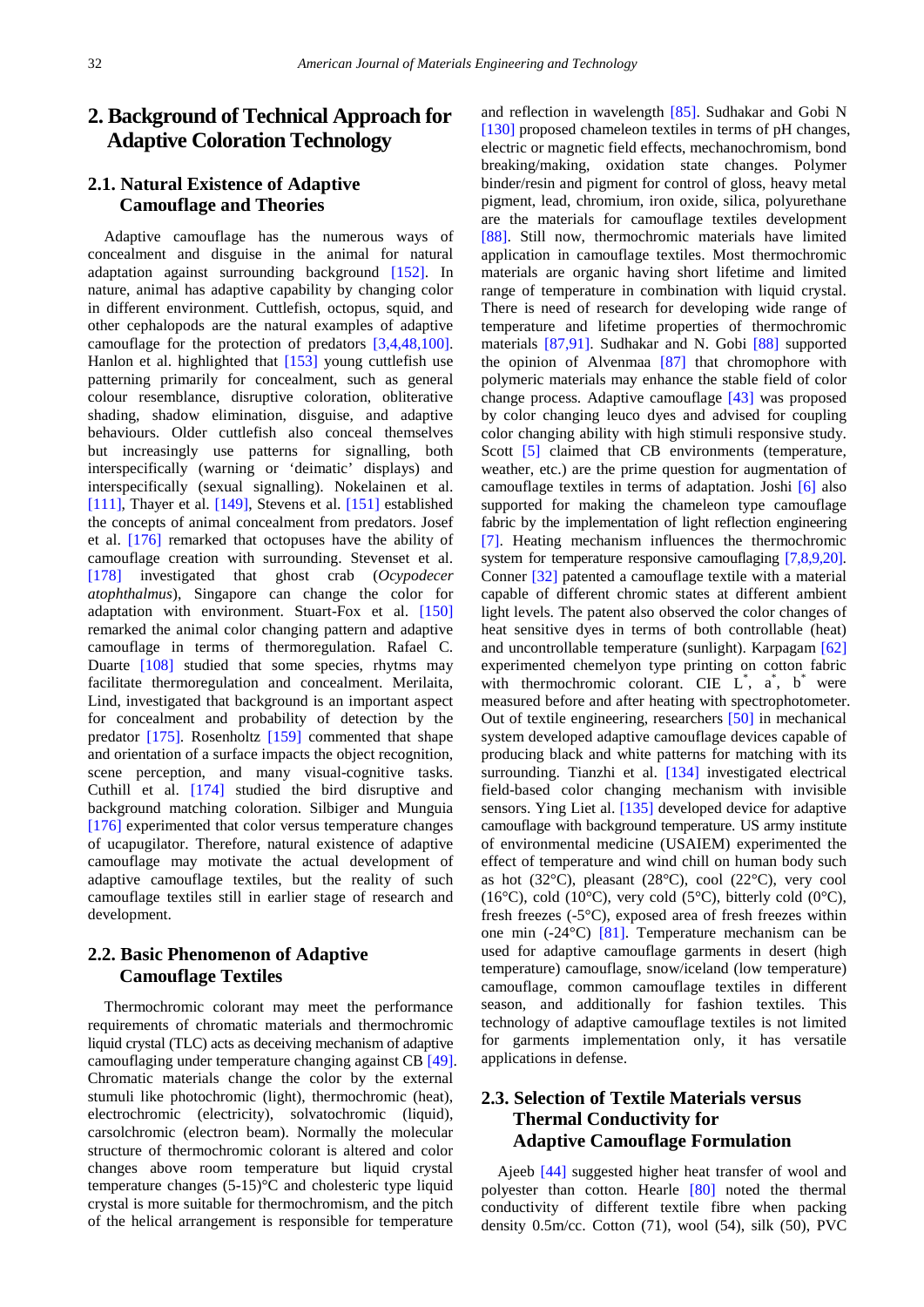(160), cellulose acetate (230), nylon (250), polyester (140), polyethylene (340), polypropylene (120). Jassim and et al. [\[113\]](#page-15-10) mentioned that thermal conductivity in  $(k)W/(m, K)$ of materials like acetone (0.16), acrylic (0.2) air, atmosphere (gas) (0.024), alcohol (0.17), carbon (1.7), cellulose, cotton, wood pulp and regenerated (0.23), cellulose acetate, molded, sheet (0.17-0.33), cellulose nitrate, celluloid (0.12-0.21), cotton (0.04), polyester (0.05), polypropylene (0.1- 0.22). Thermal conductivity of textile materials should be selected accurately for temperature responsive coloration of protection textiles.

### **2.4. Applications of Thermochromic Colorants for Principle of Thermochromism**

Diverse applications [\[11-21,38\]](#page-12-6) of thermochromic colorant has been investigated and successfully applied for commercialization like kitchen aprone and hand gloves, laboratory aprone, safety shoes, medical textiles, flexible display for clothing, transportation of sensitive goods, garments to detect disease and physiological conditions of the wearers, firefighting garments for the protection of extreme temperature, sports wears and building paints.

### **2.5. Applications of Liquid Crystal for Principle of Thermochromism**

Liquid crystal and thermochromic colorants have versatile applications for the principle of thermochromism.

<span id="page-2-0"></span>Hallcrest mentioned a brief applications of liquid crystal: a) general temperature indication/digital thermometers: room/household, refrigerator/freezer, infant bath/bottle, aquarium, hot/cold warning indicators b) battery testers and other voltage measuring devices c) temperature indicators for medical applications: forehead thermometers/fever

indicators, hypothermia warning indicators, drug testing; temperature indicating labels for urine specimen authentication d) medical thermography: sub-cutaneous cancer detection, diagnosis of vascular diseases, placenta location, pharmacological tests, skin grafting and vein location, veterinary applications, chiropractic applications e) radiation detection: infrared, microwave, ultraviolet, ultrasonic, electromagnetic f) aesthetic: advertising and promotions, decoration, jewelry, badges, fabrics, clothing and other novelties g) ingredients in cosmetic formulations h) non-destructive testing/thermal mapping: surface and sub-surface flaw detection in metals, welded metals, bonded and other composite structures, fault/short location in electric components and electronic circuits i) aerospace and engineering research: heat transfer studies, flow visualization in fluids and on solid surfaces in airflows j) gas/liquid level indicators k) miscellaneous: chemical and gas detectors, pressure sensors, information displays. Novel applications for liquid crystal are continually under advancement [\[94\].](#page-14-5) Application of thermochromism of liquid crystal is not a new approach of thermal engineering. The application of liquid crystal for camouflaging on textiles substances is an innovative approach.

#### **2.6. Principle of Thermochromic Colorant for Color Changing**

Thermochromism opined by Andy Town [\[49\],](#page-13-0) Aitken and et al. reported [\[155\],](#page-15-11) Eds H.R Mattila [\[86\],](#page-14-6) J.E Gilligan [\[28\]](#page-13-6) mentioned and summarized the thermochromic principle in [Figure 1.](#page-2-0) A (green), B (red), C (yellow) are three schematic phases of colorant in three possible temperature ranges. Phase transition occurs under multi-phase heating mechanism in terms of geometrical and molecular structures.



**Figure 1.** Typical mechanism of thermochromism of thermochromic materials

Thermochromic materials [\[86,118-121,123,124,127,128\]](#page-14-6) and color changing principle [\[129\]](#page-15-12) have been used thermal technology but limited for adaptive camouflaging on textile substances [\[86,118-121,123,124,127,128\].](#page-14-6) Organic compound shows the variation in crystal structure,

stereoisomer, and molecular rearrangements. Liquid crystal shows different color at different temperature due to variation of reflection in wavelength from low temperature crystalline phase to high temperature isotropic liquid phase. Molecular rearrangement can create new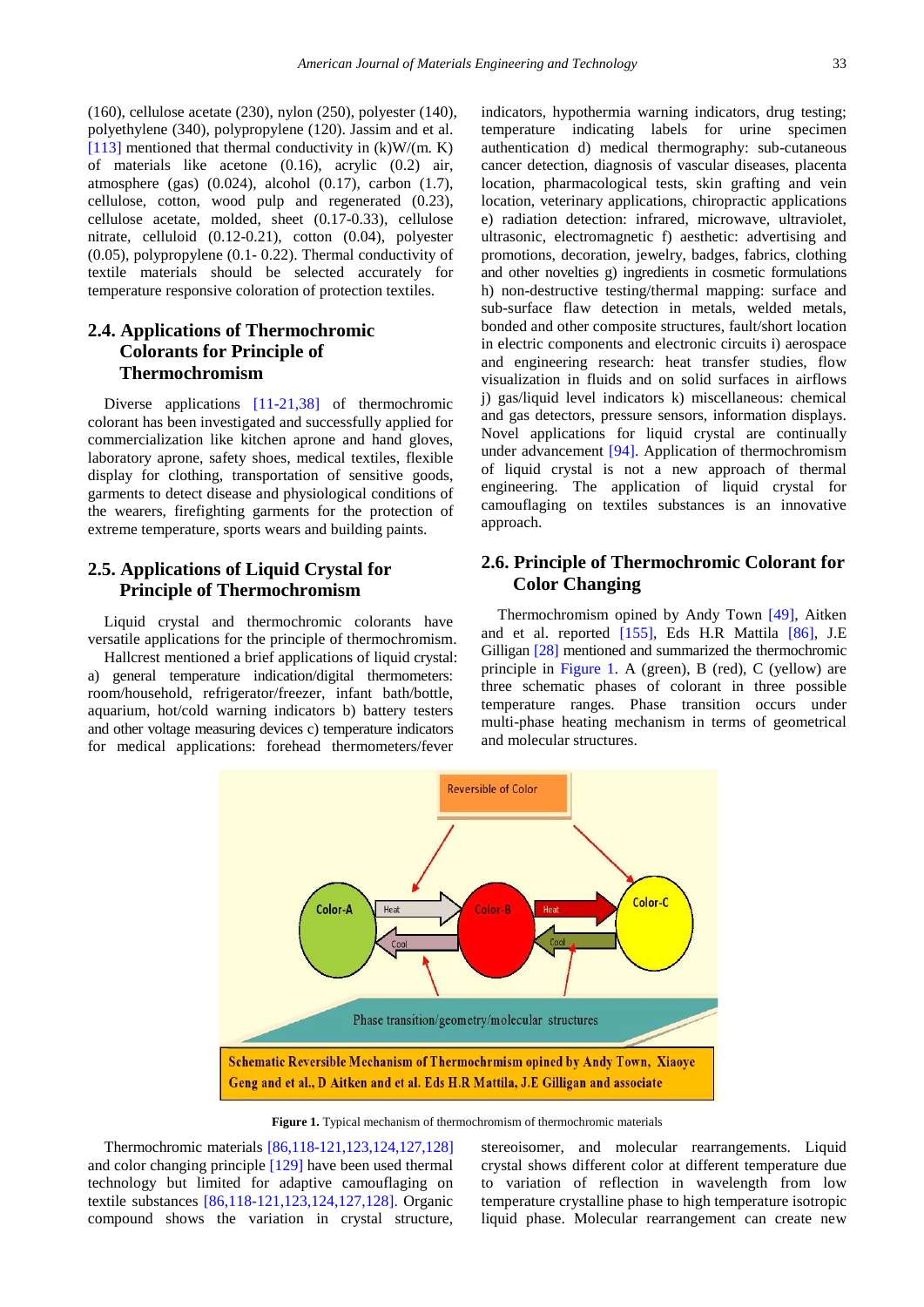chromophore for changing color like aid base, keto-enol. Inorganic thermochromism has found drawback in textile application that color often changes at high temperature [\[86\].](#page-14-6) Fujita et al. [\[156\]](#page-15-13) claimed that thermochromic microencapsulated pigment shows a color change temperature regulator. In the same way, Aitken et al. reported [\[155\]](#page-15-11) that phase transition, geometry and molecular structures influence the thermochromic system. Henry [\[164\]](#page-16-5) Conner patented coating materials to produce color changes in the camouflaging pattern include light and/or heat sensitive dyes and/or inks. Ramlow et al. [\[45\]](#page-13-7) recommended that there is still too much to be explored and discovered in the field of chromic textiles [\[46\].](#page-13-8) Cheng et al. [\[53\]](#page-13-9) supported that thermochromic materials are memory functions to the temperature. Thermochromic materials can be used for anti-counterfeiting technology. Geng et al. [\[54\]](#page-13-10) microencapsulated crystal violet lactone as thermochromic colorant and observed reversible thermochromic properties, improved thermochromism was also investigated when silver nano particle added for modification. In this investigation, microencapsulation was studied by microscopic analysis. Shibahashiet and et. al. [\[157\]](#page-15-14) opined and patented that the electron donating organic compound for microencapsulated thermochromism. Wilusz [\[85\]](#page-14-0) reported that Nanta from Toray Industries reported temperature sensitive fabric in 1988 with trade name SWAY by microencapsulation and resin coating. The microcapsule was made of glass and dye chromophore agent was electron acceptor and color neutralizer were alcohol showed color and decolor in terms of environment temperature. Phillips developed fabric changing color from white to blue with ultraviolet (UV) irradiation at 350-400 nm. Ladendal [\[22\]](#page-13-11) investigated thermochromism of thermochromic leuco dyes and proposed an outcome of color changing with uncontrollable parameter (sun) in print design process. Bourque [\[23\]](#page-13-12) also studied temperature dependent color changes and experimented the tendency of thermochromism when color density increases with the increasing temperature. Lioyd [\[31\]](#page-13-13) and Rao [\[24\]](#page-13-14) are also supported thermochromism who developed TLC [\[25\]](#page-13-15) coated fabric for biomedical application by using leuco dyes for extended temperature range. Vikovaet al. [\[27\]](#page-13-16) suggested the research scope of light fastness for color changeable thermochromic ink and thermochromic pigment [\[29\].](#page-13-17) Borque and researcher team [\[193\]](#page-16-6) experimented that alkyl chain lengths were poorly matched, the dye-developer interaction dominated in the solid state, and melt-lightened thermochromism was observed. Jin and other researchers [\[60\]](#page-13-18) experimented a heat stimulated luminous fibre at 30°C-20°C temperature by using heat sensitive pigment TF-G through wet spinning method. Heat stimulation was verified in naked eye by the researchers. Jinet al. [\[61\]](#page-13-19) investigated a thermosensitive luminous fibre by thermochromic pigment. Researchers observed a rose red at room temperature and fibre sample showed colorless with blue light emission. In this study researchers claimed that phosphorescence of color is responsible for thermochromism. Potucket al. [\[64\]](#page-13-20) experimented physiological changes of skin temperature range between 33°C and 38°C with artificial microencapsulated leuco dyes named as thermochromic pigment and applied on nylon & spandex blended fabric. Thermochromism

behaviours also studied by Martins [\[63\]](#page-13-21) at 10°C-60°C. Jassim et al. [\[113\]](#page-15-10) found that thermochromism showed different colors like orange 30°C, light orange 32°C, light pink 36°C, colorless 41°C. Kulčar and his researchers group [\[112\]](#page-15-15) proved that the stability of decolorized state was examined at cooling for 10 hours. Ramigand et al. tested [\[65\]](#page-14-7) thermochromism by reflectance spectra and calorimetry data. Thus, smaller particle tends to create bluer shade and larger particle tends to create redder shade. Z. Ahmed et al. [\[52\]](#page-13-22) reported that printed thermochromic ink on polyester and cotton blended fabric changes color from black to green in 10.8 s using 1.46 W DC power at 30°C temperature. Researchers recommended that the technology can be extended by choosing right formulation for specific purpose of thermochromism. Dean et al. [\[154\]](#page-15-16) discovered that FriXion erasable pens contain thermochromic inks that have colored low temperature forms and colorless high-temperature forms. Thermochromic coloration  $[40,41,42,78]$  is not a new concept but thermal responsive and adaptive camouflage is a new approach. Kulcaret al. [\[95\]](#page-14-8) confirmed the reversibility of color change for leucodye-based TC ink. In 2019, thermochromic microcapsule by cationic dye was studied by Ma [\[68\].](#page-14-9) Ahmed and his team at IIT, Delhi, India [\[2,26\]](#page-12-1) experimented the thermochromic colorant on cotton fabric [\[10\]](#page-12-7) and fabric shade was changed in term of heat. Bristetet al. [\[70\]](#page-14-10) patented that thermochromic materials produces a visual change of the visible (Vis) surface when an activation temperature of thermochromic materials is reached. Wan Zhang [\[71\]](#page-14-11) examined the thermochromism performance on polyester fabric at 20°C, 45°C, 80°C with thermochromic leouco dye loaded silica nano capsule. The color reversely changed from dark blue  $(K/S = 12)$  to light blue  $(K/S = 2)$  at 610 nm for more than 50 times. Zhang et al. [\[72\]](#page-14-12) experimented temperature responsive thermochromic textiles between 5°C and 35°C. Jakovljevic and researcher team [\[74\]](#page-14-13) studied thermochromism based on leuco dyes and liquid crystal. Choudhury et al. [\[75\]](#page-14-14) remarked that ultraviolet temperature,  $p<sup>H</sup>$  is the responsible for color changing of thermochromic colorant. Basnec and his researcher team [\[101\]](#page-14-15) opined that temperature-dependent colour of thermochromic (TC) materials originates in phase transitions and changes in the geometry of the material when thermochromic composites were prepared using crystal violet lactone (CVL) dye, benzyl 4-hydroxybenzoate  $(B_4HB)$  developer and 1-dodecanol (DD) solvent and strongly suggested future study. Thermochromism exhibits with temperature versus color change [\[103\].](#page-14-16) Mary et al. [\[102\]](#page-14-17) stated that temperature decreasing and wavelength increasing like 400 nm, 500 nm, 600 nm, 700 nm, and color change accordingly. Mary et al. [\[102\]](#page-14-17) focused that neither thermochromic liquid crystals nor thermochromic organic dye mixtures can be applied directly for use in coloration: both require microencapsulation. Schubert et al. [\[114\]](#page-15-17) focused and supported antireflection coating of four-layer  $(TiO<sub>2</sub>/SiO<sub>2</sub>)/nanoporous SiO<sub>2</sub> for the broadband and$ directional reflection. HULSEY and his team [\[117\]](#page-15-18) designed temperature versus color change with leuco dye and the product was sold by color change corporation streamwood. Panak et al. [\[108\]](#page-15-6) experimented CIE lab [\[126\]](#page-15-19) thermochromism with crystal violet lactone as a colour former, bisphenol A as a developer and tetradecanol as a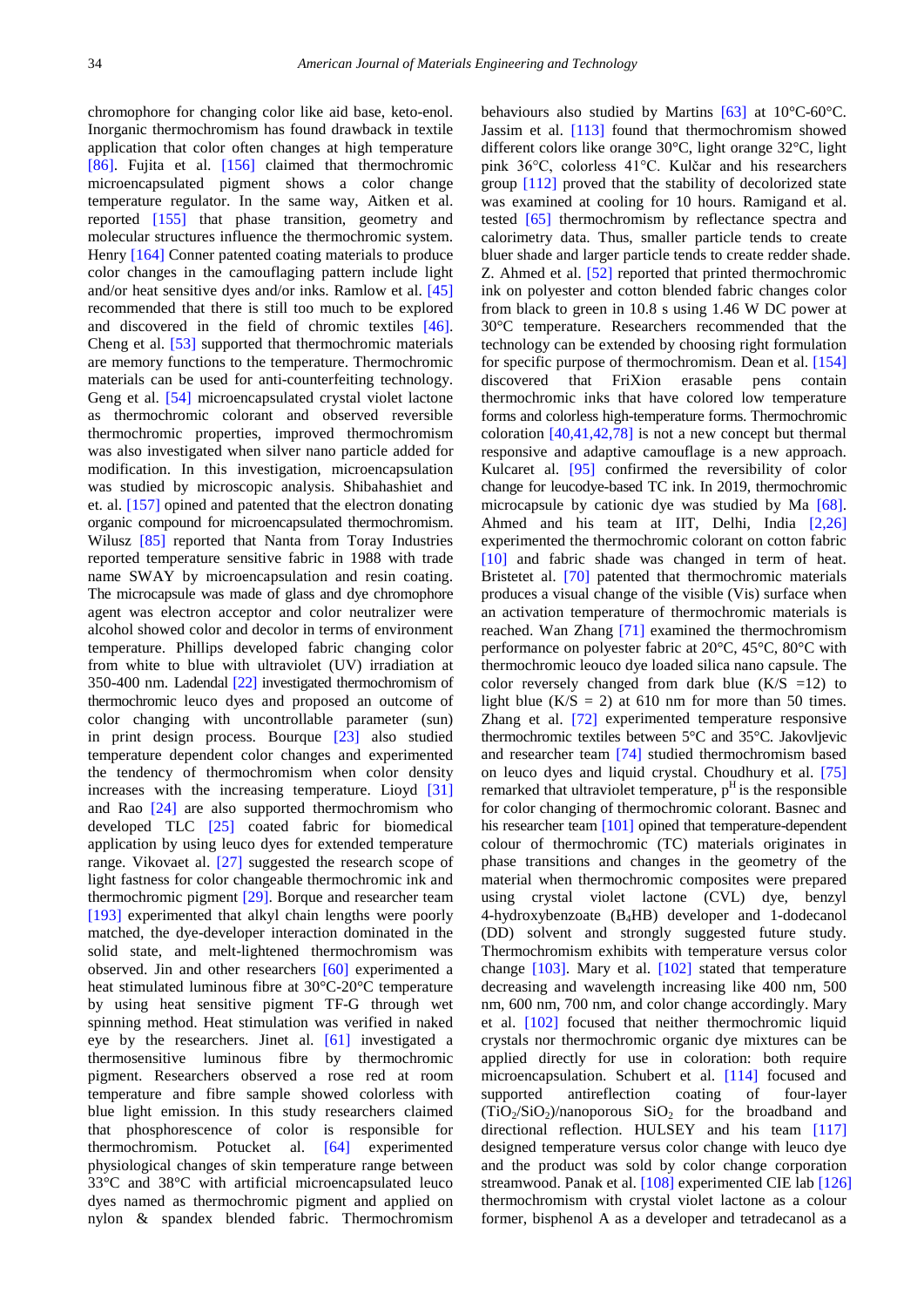co-solvent and researchers suggested thermochromic system based on color change. Bašnec et al. [\[109\]](#page-15-20) also used lucodye-based composite for thermochromism. Vikova [\[116\]](#page-15-21) proceeded kinetic model verification on color changeable textile sensor by the process of dyeing and printing. Serenet al. [\[73\]](#page-14-18) analyzed thermochromism of thermochromic pigment on leather finishing at 15°C and 31°C. The color measurement was studied by spectrophotometer. Candas et al. [\[66\]](#page-14-19) investigated thermochromism in leather finishing by UV absorber and cross linker. The evidence was supported by spectrophotometer and ageing test. Heet al. [\[59\]](#page-13-24) observed bisphenol A risk for thermochromic textile product and tested by high performance liquid chromatography (HPLC) method for bisphenol identification.

### **2.7. Principle of Liquid Crystal for Thermochromism**

Dave and Patel [\[140\]](#page-15-22) mentioned that molecular diameter decreases when temperature raises under the investigations on 4-n Alkoxybiphenyl-4 Carboxylic acids and its 3-substituted derivatives. White [\[141\]](#page-15-23) reviewed that the use of cholesteric liquid crystals (CLCs) as color changing optical materials. Liquid crystal has phase transition nature [\[96, 122\].](#page-14-20) Thermochromic liquid crystals have numerous applications [\[94\]](#page-14-5) for color changing but the implementation in adaptive camouflaging have not been explored. Ian sage [\[96, 122\]](#page-14-20) reported the nature of phase transition of liquid crystal technology. Qi Hong [\[84\]](#page-14-21) investigated cholesteric liquid crystal and suggested that the number of pitches required for the stimulation of reflection. Yu Guan and other researchers [\[55\]](#page-13-25) used cholesteric liquid crystal 3-30 µm microcapsules as thermochromic materials with electrospinning method and the structure of microencapsulation was determined by scanning electron microscopy (SEM) and transmission electron microscopy (TEM) images, core size was studied by TG. This study investigated the thermochromic property from red to blue chromatic hue. Gilligan et al. [\[28\]](#page-13-6) are critically proposed temperature versus color change properties [\[33\]](#page-13-26) of cholesteric liquid crystal for reversible, controllable, and reproducible. Aguirre [\[39\]](#page-13-27) illuminated the reversible color changing property of colloidal photonic crystal. Nadia et al. [\[197\]](#page-16-7) studied thermochromic liquid crystal for heat transfer. Choudhury et al. [\[51\]](#page-13-28) commented that temperature can influence the reflection of light by liquid crystal due to having the structure of helices. Therefore, the wavelength of reflected light is altered causing progressive change in color spectrum. Seeboth and Lotzsch [\[76\]](#page-14-22) mentioned in their book that liquid crystal can flow like fluid. The length of helical pitch depends on the molecular structure and concentration of the chiral compound, phase type and its temperature. Therefore, pitch length influences the thermochromic properties. Choudhury et al. [\[51\]](#page-13-28) remarked that the liquid crystral materials can be microencapsulated and microcapsules can be used like pigment on the fabric surface with resin binder. Christie et al. [\[77\]](#page-14-23) experimented thermochromic print based microencapsulated liquid crystal. The effect is most suitable over a black background. Treated nylon and lycra blended fabric was analyzed in terms of wavelength of reflected light,  $L^*$  a<sup>\*</sup>

b\* values, lightness, chroma and hue. Christie et al. [\[91\]](#page-14-24) also remarked that leuco dye and liquid crystal for temperature sensitive environment using thermochromic color change by careful formulation with proposed technology of microencapsulation. Maclaren et al. [\[83\]](#page-14-25) used crystal violet lactone dyes for reversible thermochromic system. Similarly, Panak and other researchers [\[93\]](#page-14-26) supported the color change mechanism with CIE lab [\[42\]](#page-13-29) by demonstrating thermochromic composite in formulation with crystal violate lactone as a color, bisphenol A as developer and tetradecanol as co-solvent.

#### **2.8. Nano Materials for Thermochromism**

Smith et al. [\[35\]](#page-13-30) patented the material coloration using particle scattering and Hemant Kumar et al. [\[30\]](#page-13-31) reported the feasibility of anti-reflective coating for thermochromism. Kumar et al. [\[37\]](#page-13-32) studied the thermochromism with vanadium pentoxide coating and suggested the possibility of chromium for thermochromism. Yan and other researchers [\[98\]](#page-14-27) investigated by x-ray diffraction (XRD) that the degree of crystallization of colored luminous fibre was decreased inorganic pigments when inorganic pigment and luminous materials were used. Xiao et al. [\[132\]](#page-15-24) opined that the possibility of adaptive infrared camouflage which consists of a vanadium dioxide  $(VO<sub>2</sub>)$ layer, with a negative differential thermal emissivity, coated on a graphene/carbon nanotube (CNT) thin film. Plan et.al [\[99\]](#page-14-28) remarked high refractive index of grapheme oxide. Zhu [\[133\]](#page-15-25) studied for high temperature thermal management in infrared camouflage by combining a silica aerogel for thermal insulation.

#### **2.9. PCM for Thermochromism**

Krishna et al. [\[97\]](#page-14-29) studied that PCM dispersed with different types of nano particle for high thermal storage in terms of microencapsulation and researcher recommended the microencapsulation technique for high thermal storage with nano-PCM. Qu et al. [\[58\]](#page-13-33) reported that camouflage technique has not adequately explored the ability to continuously camouflage objects either temperature variations or wide observation angle. Researchers developed a thermal camouflage device by PCM Ge<sub>2</sub>Sb<sub>2</sub>Te<sub>5</sub> in 30<sup>o</sup>C to 50<sup>o</sup>C and 0<sup>o</sup> to 60<sup>o</sup> angle. Wu [\[67\]](#page-14-30) was studied simultaneous process of color changing and heat changing behavior after 100-time heating and cooling cycle by using spirolactine color former, phenolic hydroxyl compound as color developer, 1-hexadecanol as PCM and the microencapsulation was achieved by gelatin containing vinyl group and gum arabic to form glutaraldehyde for making stability and encapsulation. Sari et al. [\[79\]](#page-14-31) experimented with emulsion polymerization method for solid-liquid microencapsulated phase change material (PCM). The chemical and thermal characterization was done by SEM, differential scanning calorimetry (DSC), thermogravimetric analysis (TGA) where the DSC showed energy storage capacity and the TGA confirmed the thermal stability of microencapsulated PCM. The microencapsulated n-heptdecane with polymethylacrylate confirmed 5000 thermal cycles**.** Burkinshaw et al. [\[82\]](#page-14-32) experimented with  $p<sup>H</sup>$  sensitive spirolactone derived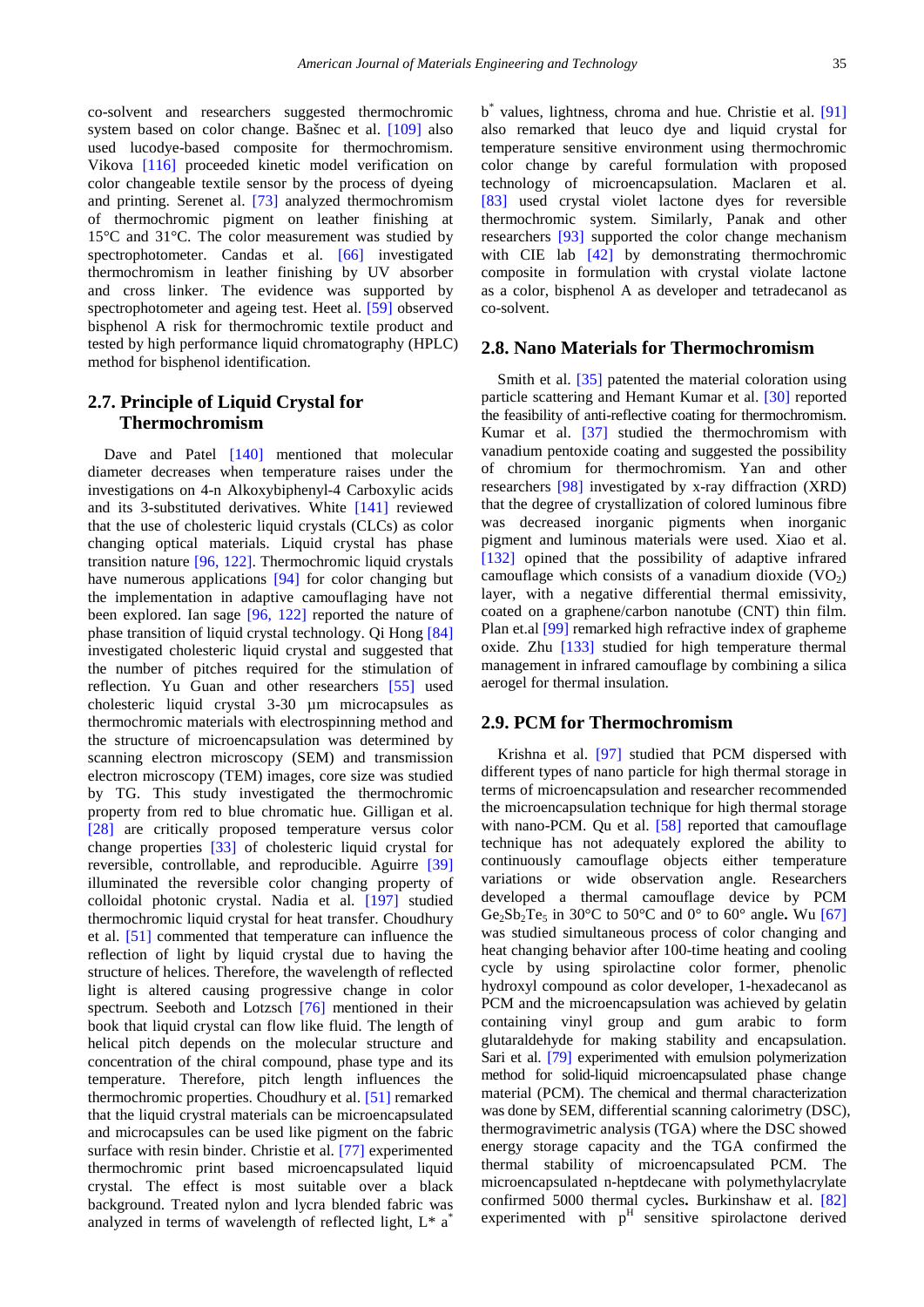functional dyes and phase changes occurred during heating and cooling in terms of thermochromic effect. Wbendkowska [\[90\]](#page-14-33) studied that PCM has latent heat storage capability for thermal application.

## **3. Materials, Methods, and Experimental Design for Adaptive Camouflage Textiles**

Materials, methods, analysis, and observations need a technical combination for adaptive camouflaging on textile substances against multidimensional background environments. The materials, methods, analysis, and observations are not established for adaptive camouflage textiles. [Table 1](#page-5-0) denotes the selection of suitable textile materials for thermochromism and adaptive camouflage textiles. Common textile materials have been mentioned by defense professional. [Table 2](#page-5-1) has been listed with thermochromic colorant for chromatic appearance with background environments; and TLC for deceiving mechanism [\(Figure 3\)](#page-9-0) at different temperature. [Table 3](#page-6-0) demonstrates the method of textile treatment for thermochromism as camouflage coloration. [Table 4](#page-6-1) exhibits the assessment method of thermochromism, and analysis of textile treated samples. [Table 5](#page-7-0) has been mentioned with color changing parameters for background color matching at different temperature/weather conditions/background environments.

#### **3.1. Textile Materials for Thermochromism**

|  |  |  | Table 1. Textile materials for thermochromism |
|--|--|--|-----------------------------------------------|
|--|--|--|-----------------------------------------------|

<span id="page-5-0"></span>

| <b>References</b>     | <b>Textile Materials</b>            |
|-----------------------|-------------------------------------|
| Potucket al. [64]     | Nylon & spandex blended fabric.     |
| Ahmed et al. $[52]$   | Polyester and cotton blended fabric |
| Ahmed et al. [26,190] | Cotton fabric                       |
| Zhang $[71]$          | Polyester fabric                    |
| Wu et al. [69]        | Cotton & polyester blended fabric   |
| Christie et al. [77]  | Nylon and lycra blended fabric      |

#### **3.2. Materials for Thermochromism**

<span id="page-5-1"></span>

| <b>References</b>                       | <b>Materials</b>                                                                                                                                                                   |
|-----------------------------------------|------------------------------------------------------------------------------------------------------------------------------------------------------------------------------------|
| Geng et al. [54]                        | Crystal violet lactone                                                                                                                                                             |
| Ladendal [22]                           | Thermochromic leuco dyes                                                                                                                                                           |
| Rao [24]                                | TLC, leuco dyes                                                                                                                                                                    |
| Salek et al. [25,55]                    | TLC, $Zn_3(PO_3)_3S$ (irreversible)                                                                                                                                                |
| Odwa et al. [57]                        | Polydiacetylene (reversible color blue), 10, 12 pentacoadiynic acid group of urea                                                                                                  |
| Jin and other researchers [60]          | Pigment TF-G                                                                                                                                                                       |
| Jin et al. $[61]$                       | Pigment                                                                                                                                                                            |
| Potuck et al. [64]                      | Leuco dyes                                                                                                                                                                         |
| Kulcar et al. [95]                      | Leuco dye-based TC ink                                                                                                                                                             |
| Jakovljevic et al. [74]                 | Leuco dyes and liquid crystal                                                                                                                                                      |
| Wu et al. [69]                          | 3,3-bis(4 dimethylaminophenyl)-6 dimethylaminopthlate,<br>$2,2-bis$<br>(4-hydroxyphenyl) propane<br>and<br>alepheticalkohol as thermochromic core materials, melamine formaldehyde |
| Candas and other researchers [66]       | UV absorber and cross linker.                                                                                                                                                      |
| Hong [84]                               | Cholesteric liquid crystal                                                                                                                                                         |
| Guan and other researchers [55]         | Cholesteric liquid crystal                                                                                                                                                         |
| Gilligan and associate researchers [28] | Cholesteric liquid crystal                                                                                                                                                         |
| Aguirre [39]                            | Colloidal photonic crystal                                                                                                                                                         |
| Nadia et al. [197]                      | Liquid crystal                                                                                                                                                                     |
| Choudhury et al. [51]                   | Liquid crystal, resin binder                                                                                                                                                       |
| Christie et al. [77]                    | Liquid crystal                                                                                                                                                                     |
| Christie et al. [91]                    | Leuco dye and liquid crystal                                                                                                                                                       |
| Maclaren et al. [83]                    | Crystal violet lactone dyes                                                                                                                                                        |
| Panak and other researchers [93]        | Crystal violate lactone, bisphenol A, tetradecanol.                                                                                                                                |
| Yan and other researchers [98]          | Inorganic pigment and luminous materials                                                                                                                                           |
| Qu and researcher team [58]             | PCM Ge <sub>2</sub> Sb <sub>2</sub> Te <sub>5</sub>                                                                                                                                |
| Geng et al. [54]                        | Nano particles                                                                                                                                                                     |
| Ramig et al. tested [65]                | Carbon nanotube                                                                                                                                                                    |
| Kumar et al. [37]                       | Vanadium pentoxide                                                                                                                                                                 |
| Wu [67]                                 | Spirolactine color former, phenolic hydroxyl compound as color developer, 1-hexadecanol as PCM, gelatin,<br>gum arabic                                                             |
| Geng et al. [54]                        | Nano particles                                                                                                                                                                     |
| Ramig et al. [65]                       | Carbon nanotube                                                                                                                                                                    |
| Kumar et al. [37]                       | Vanadium pentoxide                                                                                                                                                                 |
| Dean et al. [154]                       | Thermochromic ink                                                                                                                                                                  |
| <b>White</b> [141]                      | Cholesteric liquid crystal                                                                                                                                                         |
| Patel [140]                             | Liquid crystal                                                                                                                                                                     |
| Kristina Bašnec [109]                   | Leuco dyes                                                                                                                                                                         |

**Table 2. Materials for thermochromism**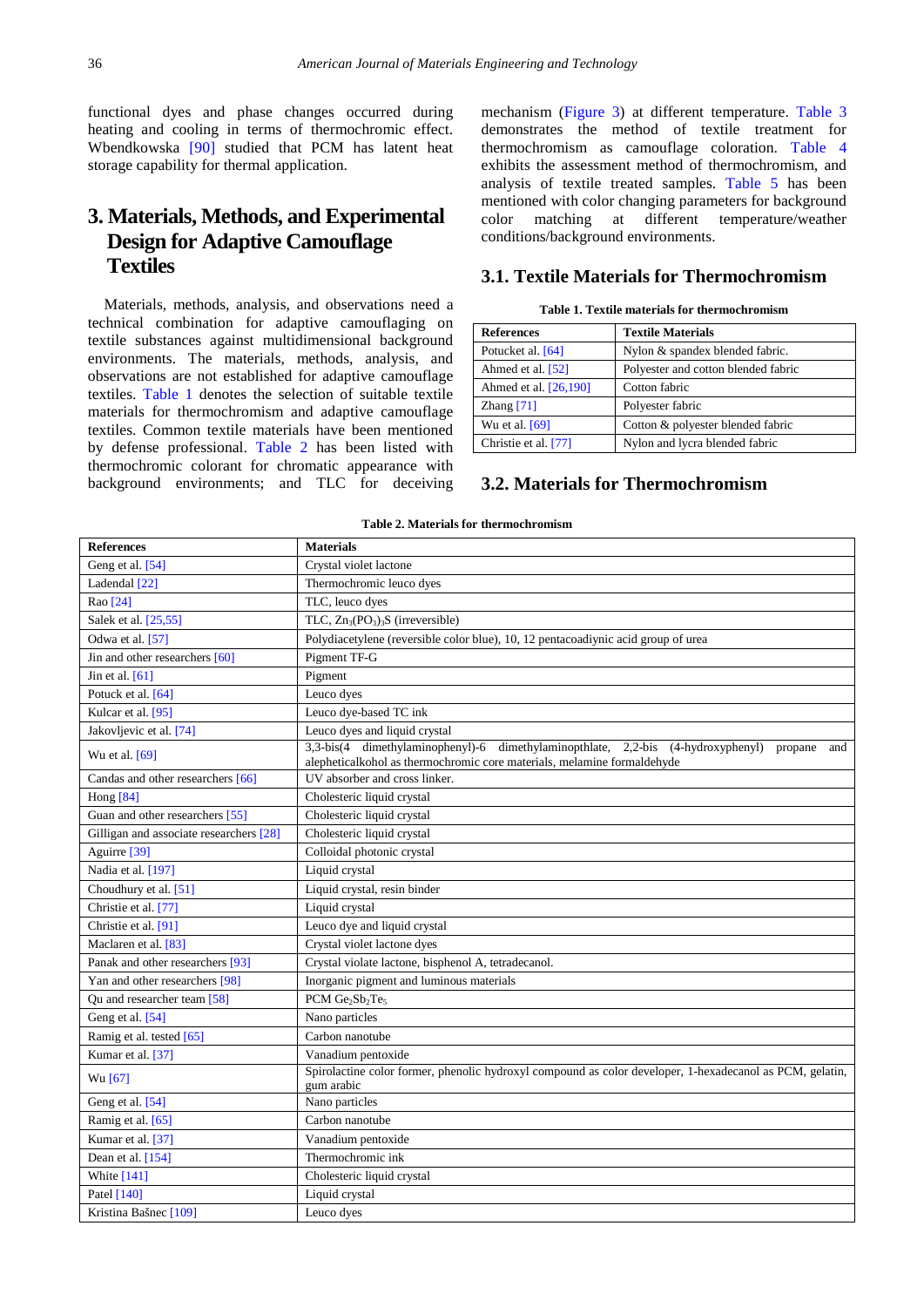| <b>References</b>                    | <b>Materials</b>                                                                                                                                                                                                      |
|--------------------------------------|-----------------------------------------------------------------------------------------------------------------------------------------------------------------------------------------------------------------------|
| Panak et al. $[108]$                 | Crystal violet lactone as a colour former, bisphenol A as a developer and tetradecanol as a co-solvent                                                                                                                |
| Hulsey and his team $[117]$          | Leuco dyes                                                                                                                                                                                                            |
| Schubert et al. $[114]$              | TiO <sub>2</sub> /SiO <sub>2</sub>                                                                                                                                                                                    |
| Basnec and his researcher team [101] | Crystal violet lactone (CVL) dye, benzyl 4-hydroxybenzoate (B4HB) developer and 1-dodecanol (DD)<br>solvent                                                                                                           |
| Zhu $[133]$                          | Silica aerogel                                                                                                                                                                                                        |
| Xiao et al. $[132]$                  | Vanadium dioxide $(VO_2)$ , graphene/carbon nanotube $(CNT)$                                                                                                                                                          |
| Amin et al. $[158]$                  | Parafin as PCM, Fe <sub>3</sub> O <sub>2</sub> , CuO, TiO <sub>2</sub> , and ZnO nanoparticles for improving latent heat. Fe <sub>3</sub> O <sub>4</sub> and CuO are<br>black while TiO <sub>2</sub> . ZnO are white. |
| Shibahashi et al. [165]              | 9-(diethylamino)-1-spiro 12-H-benzoaxan thene2, 1'(3'H)-isobenzofuran)-3'-one, bisphenol A, myristyl<br>alcohol and stearyl caprate, epoxy resin-amine                                                                |
| Borque et al. [193]                  | A leuco dye, a phenolic colour developer                                                                                                                                                                              |
| Larenet et al. $[191]$               | Crystal violet lactone as dye; propyl gallate, octyl gallate or lauryl gallate as developer; 1-tetradecanol, 1-<br>hexadecanol or 1-octadecanol as solvent.                                                           |
| Shibahashi et al. [157]              | Crystal violet lactone, malachite green lactone, michler'shydrol, crystal violet carbinol etc.                                                                                                                        |

### **3.3. Methods for Thermochromism**

#### **Table 3. Methods for thermochromism**

<span id="page-6-0"></span>

| <b>References</b>                    | <b>Methods</b>                                          |
|--------------------------------------|---------------------------------------------------------|
| Geng et al. [54]                     | Microencapsulation                                      |
| Rao [24]                             | Coating                                                 |
| Jin et al. $[60]$                    | Wet Spinning                                            |
| Potuck et al. [64]                   | Microencapsulation                                      |
| Zhang et al. [72]                    | Melt Spinning                                           |
| Wu et al. [69]                       | Microencapsulation                                      |
| Wu et al. [69]                       | Coating                                                 |
| Feng et al. [30]                     | Coating & Microencapsulation                            |
| Krishna et al. [97]                  | Microencapsulation                                      |
| Guan and other researchers [55]      | Microencapsulation, electrospinning                     |
| Choudhury et al. [51]                | Microencapsulation                                      |
| Christie et al. [77]                 | Printing, Microencapsulation                            |
| Christie et al. [91]                 | Microencapsulation                                      |
| Kumar et al. [37]                    | Coating                                                 |
| Bozhen Wu [67]                       | Microencapsulation                                      |
| Sari et al. [79]                     | Microencapsulation, emulsion polymerization             |
| Wilusz [85]                          | Microencapsulation, coating                             |
| Vikova [116]                         | Dyeing and Printing                                     |
| Schubert et al. $[114]$              | Coating                                                 |
| Xiao et al. [132]                    | Coating                                                 |
| Fujita et al. [156]                  | Microencapsulation                                      |
| Shibahashi, Y., [157]                | Microencapsulation<br>Size: $2-30\mu m$                 |
| Shibahashi et al. [165]              | Microencapsulation, coating, interfacial polymerization |
| Patra et al. [34]                    | Coating and microencapsulation                          |
|                                      |                                                         |
| LCR Hallcrest smart technology [122] | Color changing crystal and microencapsulation           |

# **3.4. Methods of Thermochromism Analysis**

### **Table 4. Methods thermochromism analysis**

<span id="page-6-1"></span>

| Geng et al. [54]              | Microscopic                  |
|-------------------------------|------------------------------|
| Odwa et al. $[57]$            | UV-Vis, DSC, XRD, TG         |
| Jin et al. researchers $[60]$ | Naked eye for color changing |
| Jin et al. $[61]$             | SEM, XRD, DSC, TG, SEM       |
| Ramig et al. $[65]$           | Spectrophotometer, SEM       |
| Brist et al. patented [70]    | Visual                       |
| Zhang et al. $[72]$           | <b>SEM</b>                   |
| Seren et al. [73]             | Spectrophotometer            |
| Candas et al. [66]            | Spectrophotometer            |
| He et al. $[59]$              | <b>HPLC</b>                  |
| Hong [84]                     | Finite element               |
| Guan et al. [55]              | SEM, TEM, TG                 |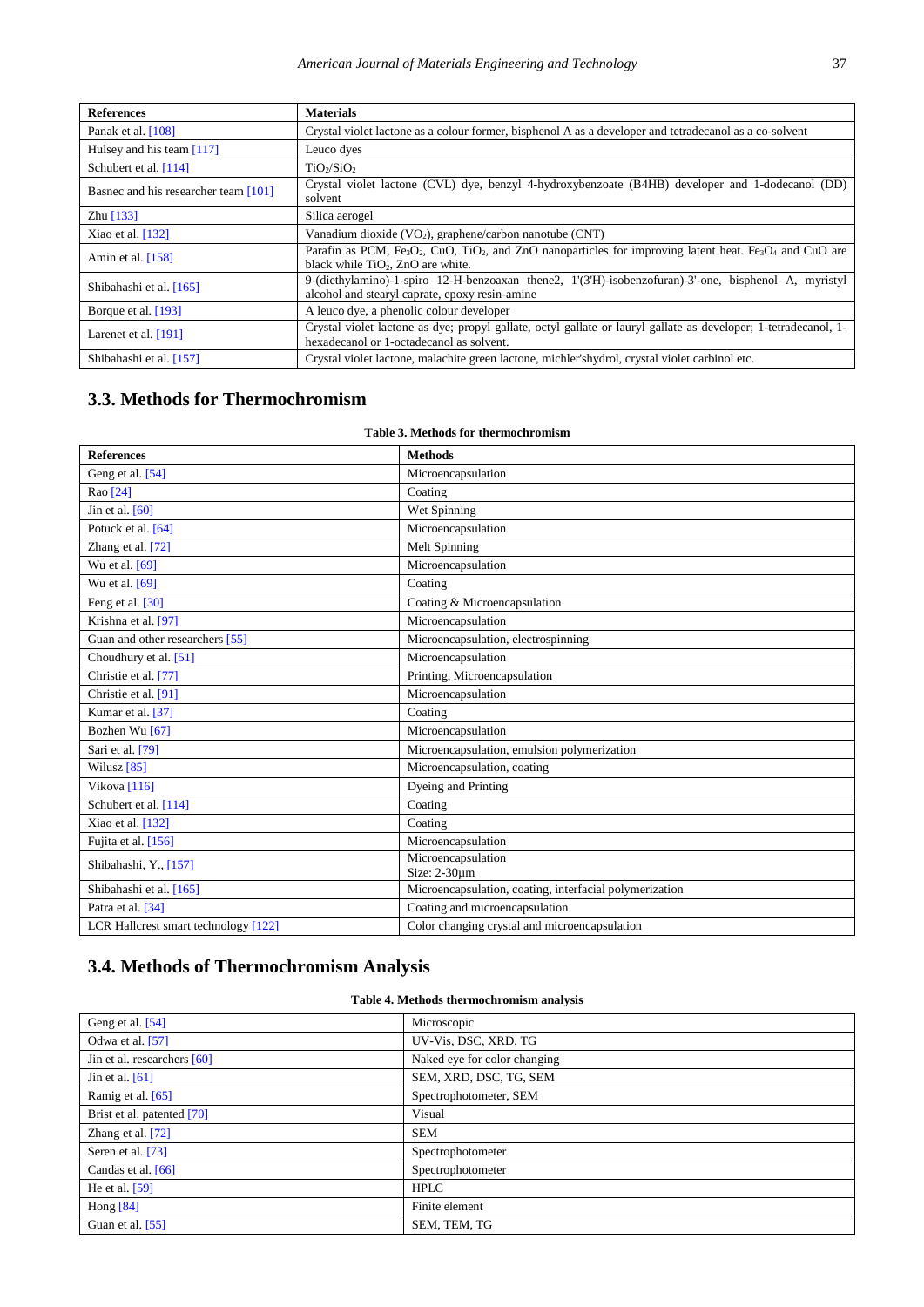| Christie et al. [77]           | Spectrophotometer                         |
|--------------------------------|-------------------------------------------|
| Chowdhury et al. [42]          | Spectrophotometer                         |
| Lin et al. $[145]$             | Spectrophotometer                         |
| Yan and other researchers [98] | <b>XRD</b>                                |
| Sari et al. [79]               | SEM, DSC, TGA, DSC                        |
| Panak et al. [108]             | Spectrophotometer                         |
| Bamfield et al. [126]          | Spectrophotometer                         |
| Wen et al. $[136]$             | Target detection by hyperspectral imagers |
| Volonakis et al. [143]         | Target detection by human participants    |
| Laren, et al. $[191]$          | Diffuse reflectance spectrophotometry     |
|                                |                                           |

#### **3.5. Observations for Color Changing Parameters**

|  | Table 5. Observations for color changing parameters |  |  |  |
|--|-----------------------------------------------------|--|--|--|
|--|-----------------------------------------------------|--|--|--|

<span id="page-7-0"></span>

| <b>References</b>                | <b>Color changing parameters</b>                                   |
|----------------------------------|--------------------------------------------------------------------|
| Wilusz [85]                      | $(100-200)$ °C, $(5-15)$ °C                                        |
| Salek et al. [55]                | 400°C, 600°C and 1000°C                                            |
| Odwa et al. [57]                 | $150^{\circ}$ C                                                    |
| Jin and other researchers $[60]$ | 30°C-20°C                                                          |
| Yang jin $[61]$                  | Rose red at room temperature and colorless for blue light emission |
| Potuck et al. [64]               | Between 33°C and 38°C                                              |
| Martins [63]                     | $10^{\circ}$ C-60 $^{\circ}$ C                                     |
| Ramig et al. [65]                | Bluer, redder                                                      |
| Ahmed et al. [52]                | $30^{\circ}$ C, black to green                                     |
| Zhang <sup>[71]</sup>            | At 20°C, 45°C, 80°C, dark blue, light blue, 50 Times               |
| Zhang et al. [72]                | 5°C and 35°C after 60 temp cycles                                  |
| Seren et al. [73]                | $15^{\circ}$ C and $31^{\circ}$ C                                  |
| Guan and other researchers [55]  | Red to blue chromatic hue                                          |
| Gilligan and researchers [28]    | Color change reversible, controllable, and reproducible            |
| Ou and researcher team [58]      | 30°C to 50°C                                                       |
| Wu [67]                          | 100-time heating and cooling cycle                                 |
| Burkinshaw et al. [82]           | P <sub>H</sub>                                                     |
| Choudhury et al. [75]            | Ultraviolet temperature, pH                                        |
| Wilusz $[85]$                    | Color white to blue                                                |
| Anne et al. [102]                | Pitch length in liquid crystal and color changed                   |
| Basnec et al. [101]              | Changes in the geometry of the material and color                  |
| Kulčar et al. [112]              | Decolorized state at cooling for 10 hours                          |
| Jassim et al. [113]              | Orange 30°C, Light orange 32°C, Light Pink 36°C, Colorless 41°C.   |
| Tianzhi et al. [134]             | Electrical field-based color changing                              |
| Fujita et al. [156]              | Color changes from 5°C to 80°C                                     |
| Shibahashi et al. [165]          | Pink color below $25^{\circ}$ C and colorless above $25^{\circ}$ C |

### **4. Camouflage Identification Methods**

Adaptive camouflage can be investigated by spectroscopic, microscopic, photographic illumination and human participants as evidence of different branches of research and developments. Wen et al. [\[136\]](#page-15-29) commented that target signature can be experimented by hyperspectral imagers and detection can be assessed in different distances [\[146\].](#page-15-31) Chang et al. [\[189\]](#page-16-10) experimented that camouflage target can be identified at different angle of target. Gupta [\[163\]](#page-16-11) remarked that spectral features can be detected the material properties of objects because of the emission, reflection, and absorption of light. Hyperspectral imaging can be used for photographic and spectral illumination in UV-Vis-infrared (IR) ranges [\[159,160,162,172,189\].](#page-16-3) Manolakis et.al [\[181\]](#page-16-12) experimented on hyperspectral image analysis for the operation and performance of detectors. Akkaynak et al. [\[170\]](#page-16-13) suggested an image processing technique in perception science for color

calibration from digital camera. Animal scientists are doing camouflage research with hyperspectral imaging technology. Pinto et al. [\[182\]](#page-16-14) successfully experimented on frog skin reflectivity in hyperspectral imaging between 400-2500 nm and spectral reflectivity between 700-1100 nm. Chiaoet et al. [\[180\]](#page-16-15) investigated the color formation camouflage of cuttlefish with hyperspectral imaging technique. Akkaynak et al. [\[166\]](#page-16-16) studied in color change for flounder camouflage with hyperspectral imaging Hultgren et al. [\[167\]](#page-16-17) studied color change camouflage in marine isopod. Edelaar et al. [\[168\]](#page-16-18) studied color changing of grasshopper. Russell et al. [\[173\]](#page-16-19) experimented spectral camouflage of two crab species (*Portunus sayi and Planes minutus*) was assessed using hyperspectral imagery in 400-550 nm. Manolakis et al. [\[191\]](#page-16-9) remarked that hyperspectral sensing can increase the detectability of pixel and subpixel size targets by exploiting finer detail in the spectral signatures of targets and natural backgrounds. Photographic illumination with digital camera and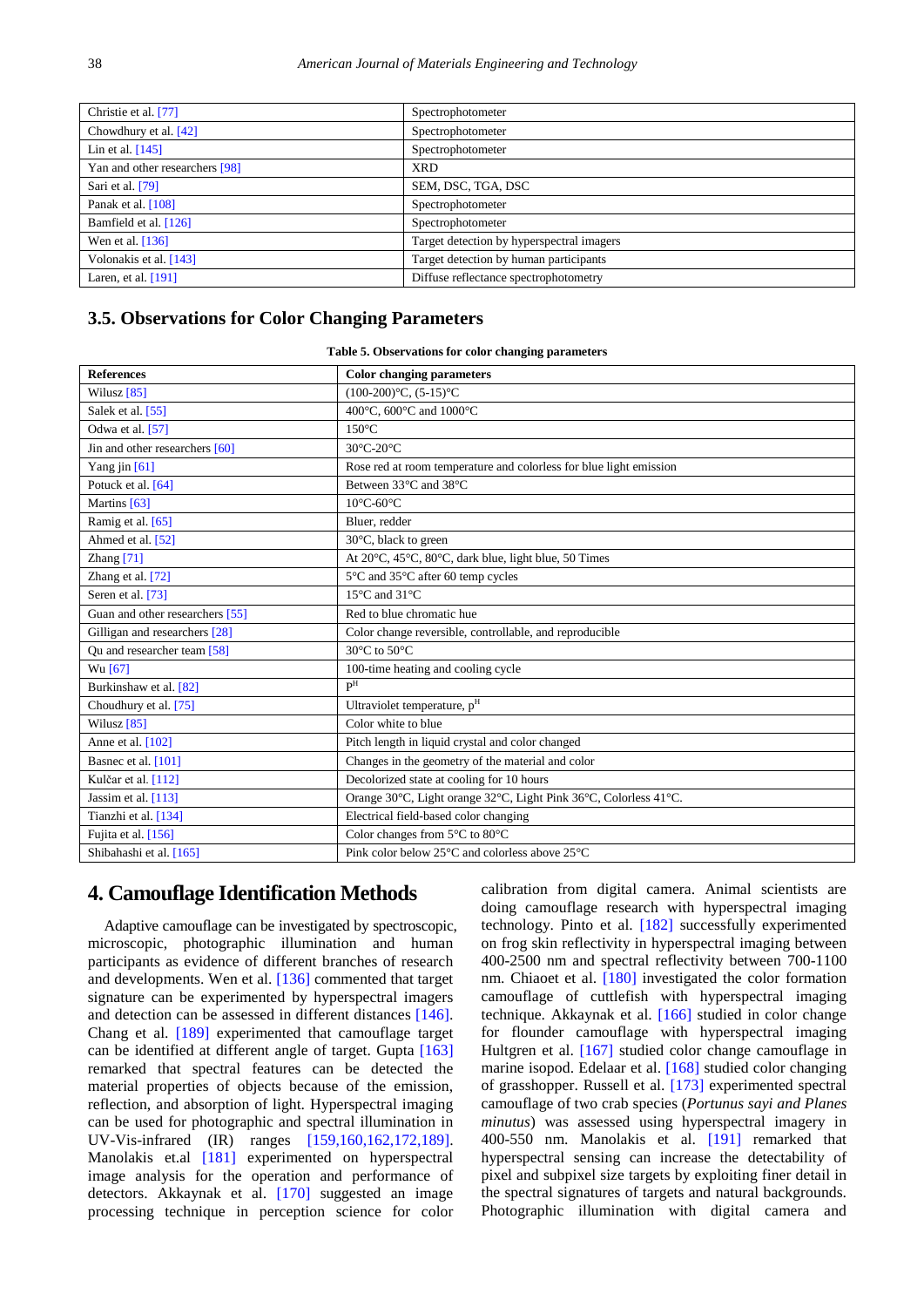hyperspectral camera, and its image analysis have versatile applications [\[171,179,185,186,200,201\]](#page-16-20) including colored materials [\[187\]](#page-16-21) but limited for camouflaging of textilebased target signature. Muller and Muller [\[196\]](#page-16-22) studied that camouflage is a practicing issue of army operations in UV-Vis-IR spectrum. Reflection is a consideration of UV-Vis-IR ranges camouflaging [\[183\].](#page-16-23) Hamilton et al. [\[184\]](#page-16-24) performed liquid crystal analysis using CIE lab and image. Lin et.al confirmed that color analysis of camouflage can be investigated by CIE Lab color space in both specular [\[137\]](#page-15-32) and diffuse components [\[148\],](#page-15-33) its related calculation can be done by calorimetry [\[139,145\].](#page-15-34) Volonakis et al. [\[143\]](#page-15-30) designed a human observer model for camouflage identification and its detection and recognition behavior was compared with human participants. Merilaita and other researchers [\[198\]](#page-16-25) remarked that camouflage target influences target feature, edge, surface, and objects. Ruxton GD and researcher team [\[199\]](#page-16-26) suggested that dorsum and ventral issues are responsible for background matching. Bhajantri et al. [\[195\]](#page-16-27) developed a model of camouflage defect identification based on texture feature. Stenet et. al. [\[194\]](#page-16-28) studied that background area selection for target detection influence the assessment of camouflage. Joe et al. [\[144\]](#page-15-35) studied the eye movement behaviors on camouflage pattern which may influence the precision surveillance of detection when digital camera is used by different personnel.

### **5. Research Limitations and Development Approach for Thermal Camouflage**

Defense professionals are working at different weather and diverse CB. Adaptive camouflage textiles with surrounding CB are great challenge of different situations. Sometimes defense soldier needs to shift urban to desert, desert to urban, urban to forest, forest to urban, forest to desert and desert to forest in a single operation and/or multi operations. Thermochromic colorant had been studied in literature for color changing but still researchers had not been studied the techniques for the suitability of camouflage purpose for modern surveillance technology and limited research have been observed for the suitability of simultaneous thermochromic and liquid crystal based textiles for color changing. Limited research had been found on adaptive camouflage textiles in literature, although sensor based preliminary stage research on adaptive camouflage textiles had been seen. But limited research on adaptive textiles has been reported for the color changing behaviors of textile substances in terms of details investigations of pitch length changing and wavelength changing of liquid crystal under heating mechanism, but the reviewed mechanism of thermochromism and liquid crystal have been positively argued for the feasibility of pitch length changing and wavelength changing of liquid crystal, thus the technology can be studied for the augmentation of color changing and adaptive camouflage textiles with thermochromic colorant and liquid crystal. Furthermore, adding liquid crystal-based technology for the adaptive camouflage textiles may generate an invention of proposed technology in Vis and IR spectrum of camouflage technology for the concealment of modern surveillance technology including digital camera and/or hyperspectral camera.

### **6. Significant Approach for Adaptive Camouflage Textiles Technology**

Burkinshaw et al. [\[138\]](#page-15-36) remarked that concealment from day light surveillance is a most established practice of camouflage technology in which different hues are employed to overcome the contrast of object and its surrounding. Thermochromism in color changing is already being used in textiles and leather engineering but this is a new approach for the application in adaptive camouflage textiles by the simulation of heat-light-camouflage mechanism in terms of liquid crystal technique. Researchers studied thermochromism in color changing for high temperature based applications by using metallic particle finishing but the technology has limitations for clothing based applications where needs a comfort range of temperature but reversibility of color, numbers of color changing, numbers of sensitive temperatures, tolerance levels of human body temperature like 0°C to 45°C range or other purpose in different temperature ranges, suitable application of colorants in terms of heat and illumination, accurate thermochromism materials like nanoparticles and/PCM for sustaining thermochromism in color changing are still a hidden issue. Review shows that color changing application has been found for maximum two colors having a limitation with a very minimum temperature difference for clothing, but still the technology has not been used for camouflage. So proposed technology will have a temperature dissimilarity in different wavelength and different reflection in wavelength in terms of camouflage with surrounding background. Application of liquid crystal is not only limited to develop digital technology [\[142\],](#page-15-37) textile and material scientists are also using liquid crystal for improving different technical properties on textiles substances but liquid crystal applications for the purpose of camouflage textiles are still in development stage/new to the textile and material scientists. Thermochromism mechanism can change the surface illumination in wavelength and color formation of textile substances. Liquid crystal can circulate in different angle when altering molecular orientation is occurred. No detailed studies have been observed for the illumination of color in different molecular orientations and its proposed effect of color changing in different wavelength. Thus, there is so much feasibility of doing liquid crystal-based camouflage textiles which may have an impact in the research and development of anti-surveillance technology in terms of designing and developing camouflage textiles. [Figure 2](#page-9-1) shows the adaptation of adaptive camouflage textiles with multidimensional surrounding CB. CB environments are illustrated as CB-01, 02, 03 and observers are termed as predator-01, 02, 03, 04. Adaptive camouflage textiles will be a single textile-based target signature, will be able to match with CB 01, 02, 03 under temperature versus chromatic replacement.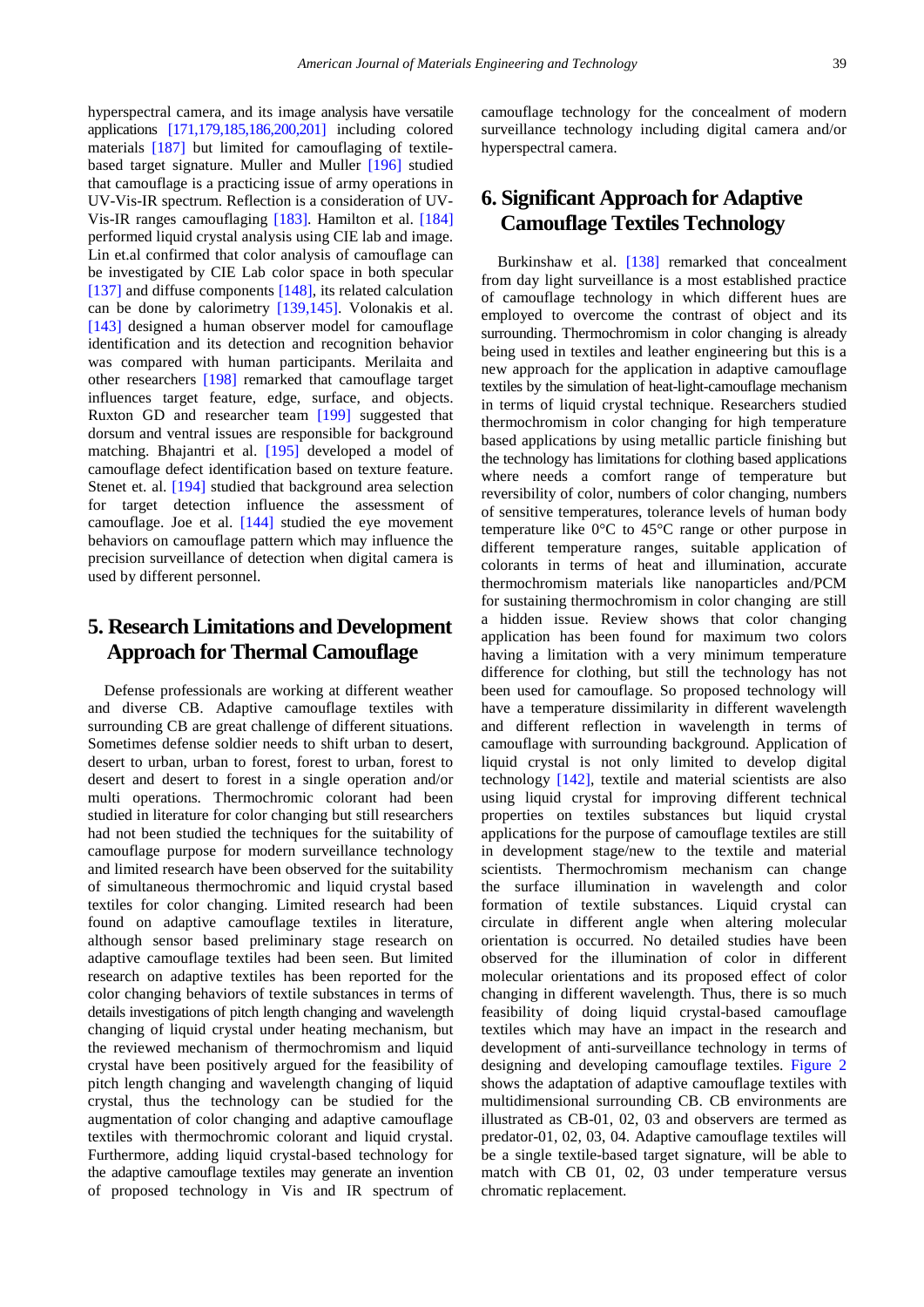<span id="page-9-1"></span>

<span id="page-9-0"></span>**Figure 2.** (Schematic) Thermochromic adaptive textiles shows color changing for surrounding background color to the predators or observers.

#### Technological Approach of liquid crystal for adaptive camouflage:

TLC can be mixed with dyes/pigment to apply on the textile substrate by using coating/dyeing/printing process. Due to increasing temperature, the molecules of TLC may accelerate which create an extension of molecules as a result light absorbency of background black surface influences the changing of surface color in spectrophotometer. Figure shows a schematic explanation between low temperature TLC with black background and high temperature TLC with black background.  $\theta_1$  shows the reflection angle of low temperature TLC and  $\theta_2$  shows the reflection angle of high temperature TLC. Reflection angle  $\theta_2$  increases when TLC expanded due to higher temperature, thus theoretically the visibility of color changes and such way chameleon/adaptive type of camouflage textiles can be generated for the protection of military personnel.



**Figure 3.** Principle of adaptive camouflage textiles coloration with thermochromic liquid crystal (TLC)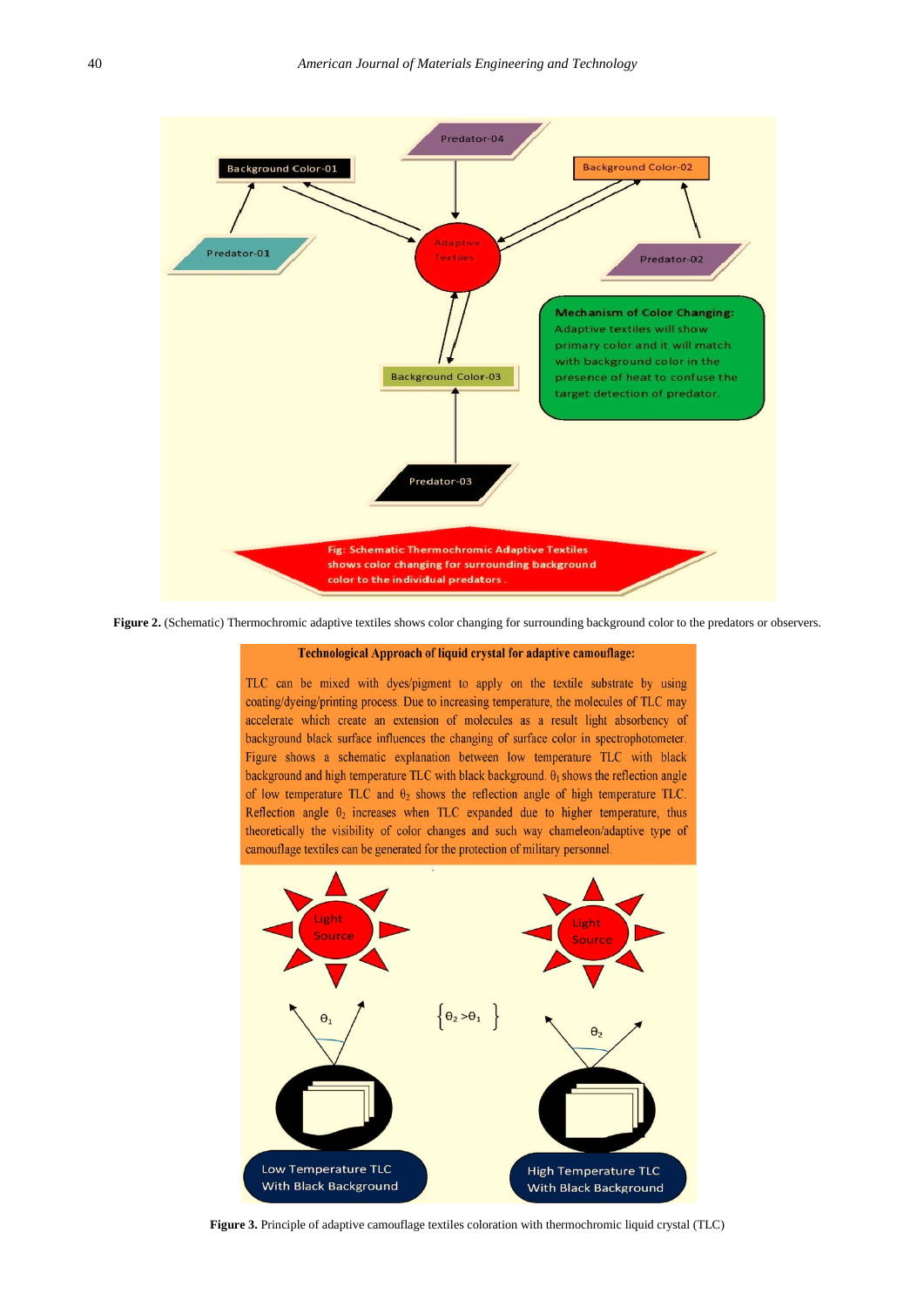<span id="page-10-0"></span>

[Ref: 1. Hallcrest, Handbook of Thermochromic Liquid, 2014

2. Mary Anne White, and Monique LeBlanc, J. Chem. Educ. 1999, 76, 9, 1201.

3. P. G. de Gennes and J. Prost, A review of "The Physics of Liquid Crystals, second edition, Oxford Science Publications, Oxford University Press, 1993, Oxford, U.K.

4. Bragg, W.L. The Crystalline State: Volume I. New York, The Macmillan Company, 1934.

5. McQuarrie, Donald A. Physical Chemistry: A molecular Approach. Sausalito, University Science Books, 1997.1

**Figure 4.** Typical principle for pitch length changing and chromatic replacement for thermochromism of liquid crystal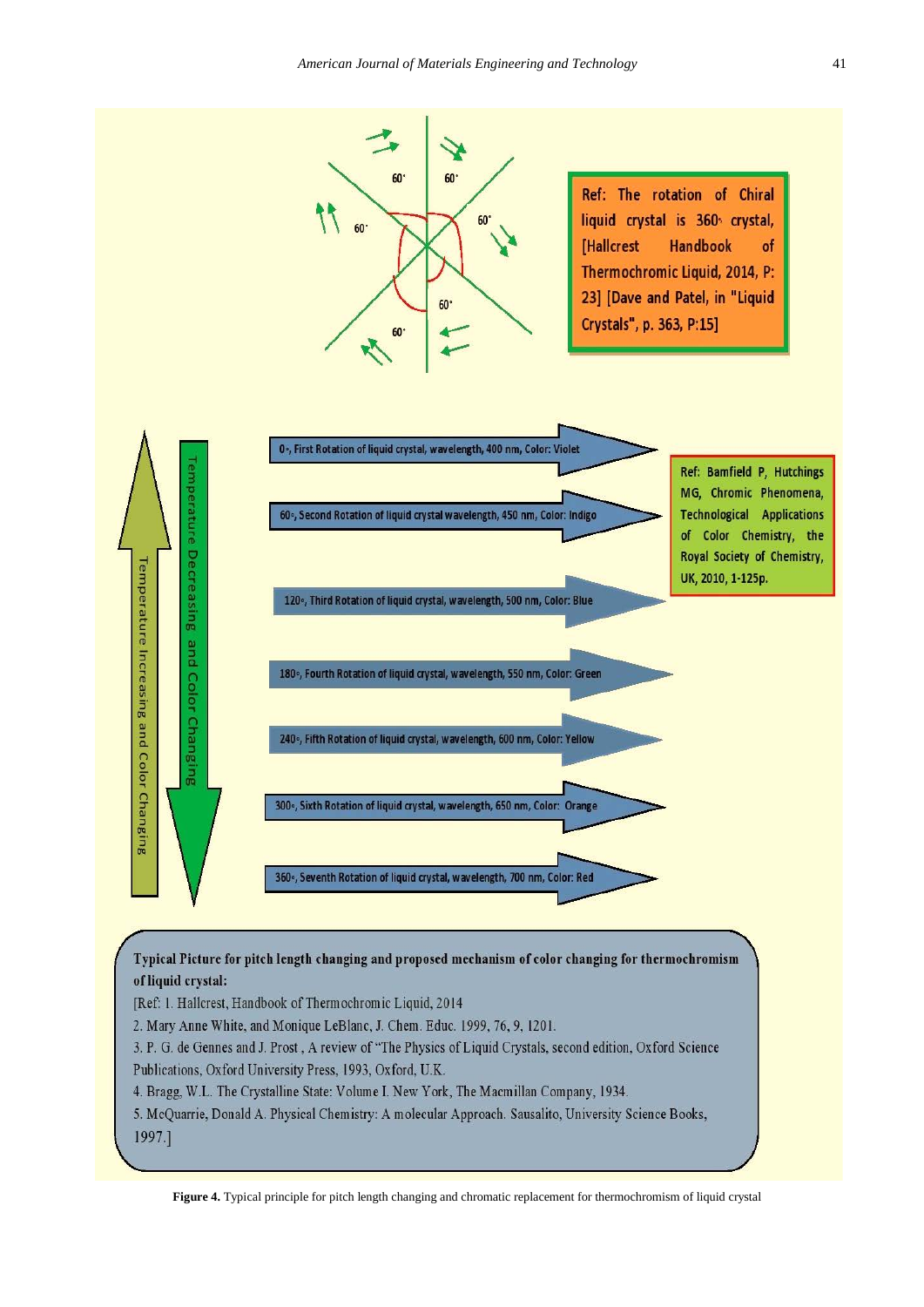<span id="page-11-0"></span>

**Figure 5.** Proposed methodology for adaptive camouflage textiles formulation

### **7. Technical Approach of Liquid Crystal Mechanism for Adaptive Camouflage**

Technical approach of adaptive mechanism [\[25,77,76,94\]](#page-13-15) of liquid crystal have been demonstrated and interpreted in [Figure 3.](#page-9-0) Established Bragg's law [\[104,105,106\]](#page-14-35) has been used to signify the structure of color changing approach in liquid crystals molecules:

#### $n\lambda = 2d\sin\theta$ ,  $\lambda = 2d\sin\theta / n$

where  $\lambda$  is the wavelength of the illumination Vis-IR ranges, d is the spacing of the liquid crystal layer (path difference of wavelength),  $\theta$  is the incident angle (the angle between incident ray and the scatter plane), and n is an integer. By putting the value of d, θ and n, we can get the value of  $\lambda$  and the changing value of  $\lambda$  identify the replacement of wavelength and changing of wavelength clarify the altering of chromatic appearance of target signature. Thermochromism mechanism in liquid crystal will change the value of distance, d, the distance will change the angle, θ; and wavelength  $λ$  will be changed which will create new reflection in specific temperature range and new color formation to the observer [Figure 4](#page-10-0) demonstrates the chromatic replacement principle by TLC mechanism. The order of molecular distance, angle of wavelength will be adjusted by temperature. Anne et al. [\[102\]](#page-14-17) supported that the typical value of pitch length in liquid crystal phenomenon can be the order of wavelength can follow Bragg reflection theory. Therefore, color will change from black to red through orange, yellow, green, and blue, violet, and again black.

> Reflectance spectrum  $(\lambda)$ reflected radiation at band  $(\lambda)$

 $=\frac{\text{reduced radiation at band } (\lambda)}{\text{incident radiation at band } (\lambda)}$ 

Reflectance spectrum or spectral signature shows the function of incident energy, typically natural illumination such as sunlight, that is reflected by multidimensional CB material as a function of the wavelength  $(\lambda)$  of the energy [\[181\].](#page-16-12) [Figure 5](#page-11-0) signifies the proposed methodology for adaptive camouflage textiles formulation and design, applied by thermo-chromatic mechanism and coloration technique.

### **8. Conclusion**

Liquid crystal shows precision of color change, but their color change range is limited. In contrast leuco dyes shows wider range of color but difficult to set with accuracy [\[125\].](#page-15-38) So, review can be strongly recommended for combined applications and formulations for thermochromic dyes and liquid crystal. Hypothesis of review undoubtedly states that there are enormous applications of thermochromism technology for color changing, liquid crystal mechanism for color changing and the combination of those techniques have been applied in different purposes for the development of color changing behaviors but the research and developments in the camouflage textiles applications have been limited. The technology of thermochromism and liquid crystal combination is not a new technology but the applications in camouflage and particularly in adaptive camouflage textiles are an original contribution in terms of leuco dyes, liquid crystal related to thermal engineering Adaptive camouflage for the surrounding CB and color matching is still a new technical approach for the implementation of defense professional. On the basis of review, it can be suggested that thermochromic liquid crystal can be implemented for future experimental study of adaptive camouflage, furthermore TLC based technology can be extended for the personal protection of different technical workers in extreme weather conditions including fashionable textile design although right formulation of liquid crystal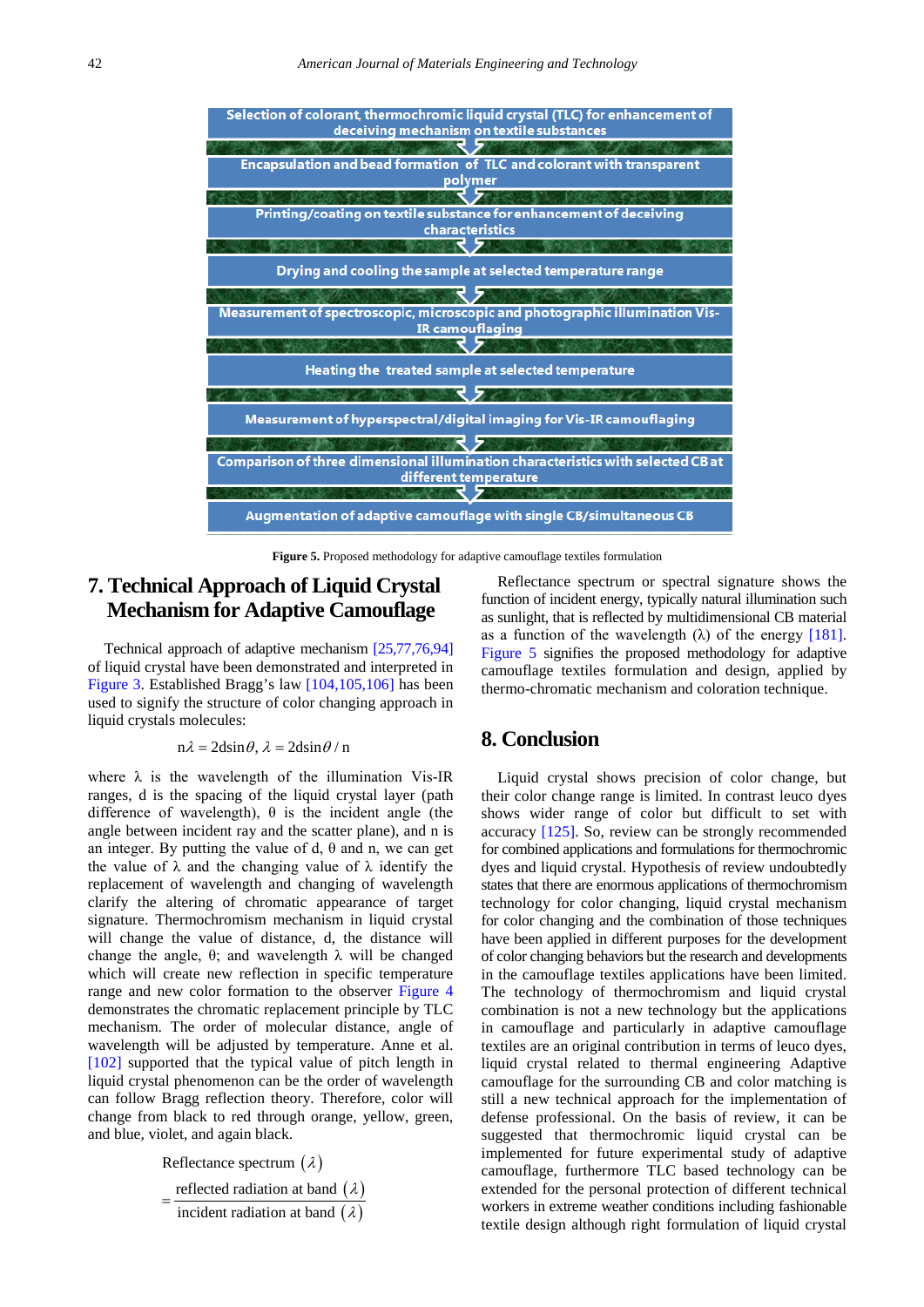may spawn a new invention in the area of thermal camouflage engineering and its related branches of textile technology. Crystals mechanism of birefringence may split the refracted ray into two rays in anisotropic media [\[115\].](#page-15-39) The theory also can be applied for color changing of thermochromism and its feasibility with adaptive camouflage textiles. Proper percentage of liquid crystal (cholesteric liquid crystal, nematic liquid crystal and combination of both for color changing), appropriate selection of dyes (leuco dyes or other heat sensitive dyes), heating process for controlling and reversible process (conductive metallic yarn and/or nano particle, PCM), heating process for uncontrolling parameters (sun light) and a suitable process selection for textile coloration/finishing may generate expected color changing with surrounding and its right adaptation needs for the purpose of defense applications. Geometrical change will form an artificial wavelength and reflection on textile substances which is responsible for liquid crystal-based color changing process. Controlling geometrical change on temperature will create the expected color for adaptive camouflage textiles. Two reversible and irreversible color, multi-reversible and irreversible color, distance of temperatures and color changing, CB color and adaptive color can be developed by the controlling of rotation engineering and its pitch length of liquid crystal. A minimum percentage of liquid crystal needs to remain on the surface of textile substances for getting an outcome of pitch length changing, wavelength changing, color changing. Molecular size and distribution on the surface of textile substances will influence the surface modification in terms of heat changing, consequently wavelength changing and color changing accordingly. The amount of light scattered depends upon the size of molecules and the wavelength of light. Color change is occurred due to the absence of specific wavelengths of light reflected to the observer due to differences in molar absorptivity [\[31,107\].](#page-13-13)

Nanoparticle/metallic-yarn/PCM/paraffin can be used for thermal storage in adaptive textiles for the camouflage formulation at different temperature. Research can be carried out by "Bisphenol A" free thermochromism process. Reflection can be changed artificially to the observer in UV-Vis-IR spectrum for making artificial confusion of target signature against surrounding CB environments. Color and temperature need to identify for thermochromism and color matching with surrounding CB. Color matching spectrophotometer can be applied for Vis camouflage, but the assessment of camouflage textiles with hyperspectral spectrometry and imaging is still new technology in review but animal scientists are also using hyperspectral camera for animal camouflage identification.

### **Declaration**

Authors declare no conflict of interest to publish this article.

#### **Acknowledgements**

Author, Md. Anowar Hossain, acknowledges RMIT University and Australian government for funding through RTP stipend scholarship. Author acknowledges Professor Lijing Wang and Emeritus Professor Robert Shanks, School of Fashion and Textiles, RMIT University for their valuable comments and corrections.

### **References**

- <span id="page-12-0"></span>[1] Toet, A. 'Photosimulation camouflage detection test', US Army Natick Soldier Research. Development and Engineering Center ATTN, 2009, MA 01760-5020.
- <span id="page-12-1"></span>[2] Neider, M.B., Zelinsky, G.J., Searching for camouflaged targets: effects of targetebackground similarity on visual search. Vis. Res., 2006, 46, 2217-2235.
- <span id="page-12-2"></span>[3] Adaptive Camouflage helps blend into the environment, Accessed July 2020, https://asknature.org/strategy/adaptive-camouflage-helps-blend-

into-the-environment/.

- [4] Rafael C. Duarte, Augusto A. V. Flores, Martin Stevens, Camouflage through colour change: mechanisms, adaptive value and ecological significance, The Royal Society Publishing, May 2017.
- <span id="page-12-3"></span>[5] Scott, R. A., Textiles in defence. In A. R. Horrocks & S. C. Anand (Eds.), Handbook of technical textiles, Abingdon: Woodhead, 2000, (pp. 425-460).
- <span id="page-12-4"></span>[6] Joshi, M., & Bhattacharyya, A., Camouflage fabric - Mimicking nature. Asian Technical Textile, 2008, 2, 39-43.
- <span id="page-12-5"></span>[7] Tolley, K. A., & Herrel, A., The biology of chameleons: Chameleon behavior and color change. London: University of california press, 2004.
- [8] Joshi, M., & Bhattacharyya, A., Nanotechnology A new route to high performance functional textiles. Textile Progress, 2011, 43, 155-233.
- [9] Hu, J., Meng, H., Li, G., & Ibekwe, S. I., A review of stimuliresponsive polymers for smart textile applications. Smart Materials and Structures, 2012, 21, 1-23.
- <span id="page-12-7"></span>[10] Yi, S., Sun, S., Deng, Y., & Feng, S., Preparation of composite thermochromic and phase-change materials by the sol-gel method and its application in textiles. The Journal of The Textile Institute, 2015, 106, 1071-1077.
- <span id="page-12-6"></span>[11] K. R. Karpagam, K. S. Saranya, J. Gopinathan & Amitava Bhattacharyya, Development of smart clothing for military applications using thermochromic colorants, The Journal of The Textile Institute, Jan. 2016, ISSN: 0040-5000 (Print) 1754-2340 (Online).
- [12] Narayanan, S. C., Karpagam, K. R., & Bhattacharyya, A., Nanocomposite coatings on cotton and silk fibers for enhanced electrical conductivity. Fibers and Polymers, July, 2015, 16, 1269-1275.
- [13] Meunier, L., Kelly, F. M., Cochrane, C., & Koncar, V., Flexible displays for smart clothing: Part II - Electrochromic displays. Indian Journal of Fiber & Textile Research, 2011, 36, 429-435.
- [14] Rubacha, M., Thermochromic cellulose fibers. Polymers for Advanced Technologies, 2007, 18, 323-328.
- [15] Tang, S. L. P., & Stylios, G. K., An overview of smart technologies for clothing design and engineering. International Journal of Clothing Science and Technology, 2006, 18, 108-128.
- [16] Ma, Y., Zhu, B., & Wu, K., Preparation and solar reflectance spectra of chameleon type building coatings. Solar Energy, 2001, 70, 417-422.
- [17] Ma, Y., Zhang, X., Zhu, B., & Wu, K., Research on reversible effects and mechanism between the energy-absorbing and energyreflecting states of chameleon-type building coatings. Solar Energy, 2002, 72, 511-520.
- [18] Karlessi, T., Santamouris, M., Apostolakis, K., Synnefa, A., & Livada, I., Development and testing of thermochromic coatings for buildings and urban structures. Solar Energy, 83, 538-551, 2009.
- [19] Glover, L. C., & Lopez, E. F., U.S. Patent No. 4,105,583. Washington, DC: U.S. Patent and Trademark Office, 1978.
- [20] Billah, S. M. R., Christie, R. M., & Shamey, R., Direct coloration of textiles with photochromic dyes. Part 1: Application of spiroindolinonaphthoxazines as disperse dyes to polyester, nylon and acrylic fabrics. Coloration Technology, 2008, 124, 223-228.
- [21] Kulcar, R., Friskovec, M., & Gunde, M. K., Thermochromic inks -Dynamic colour possibilities. CREATE Conference, Gjovik, Norway, January, 2010.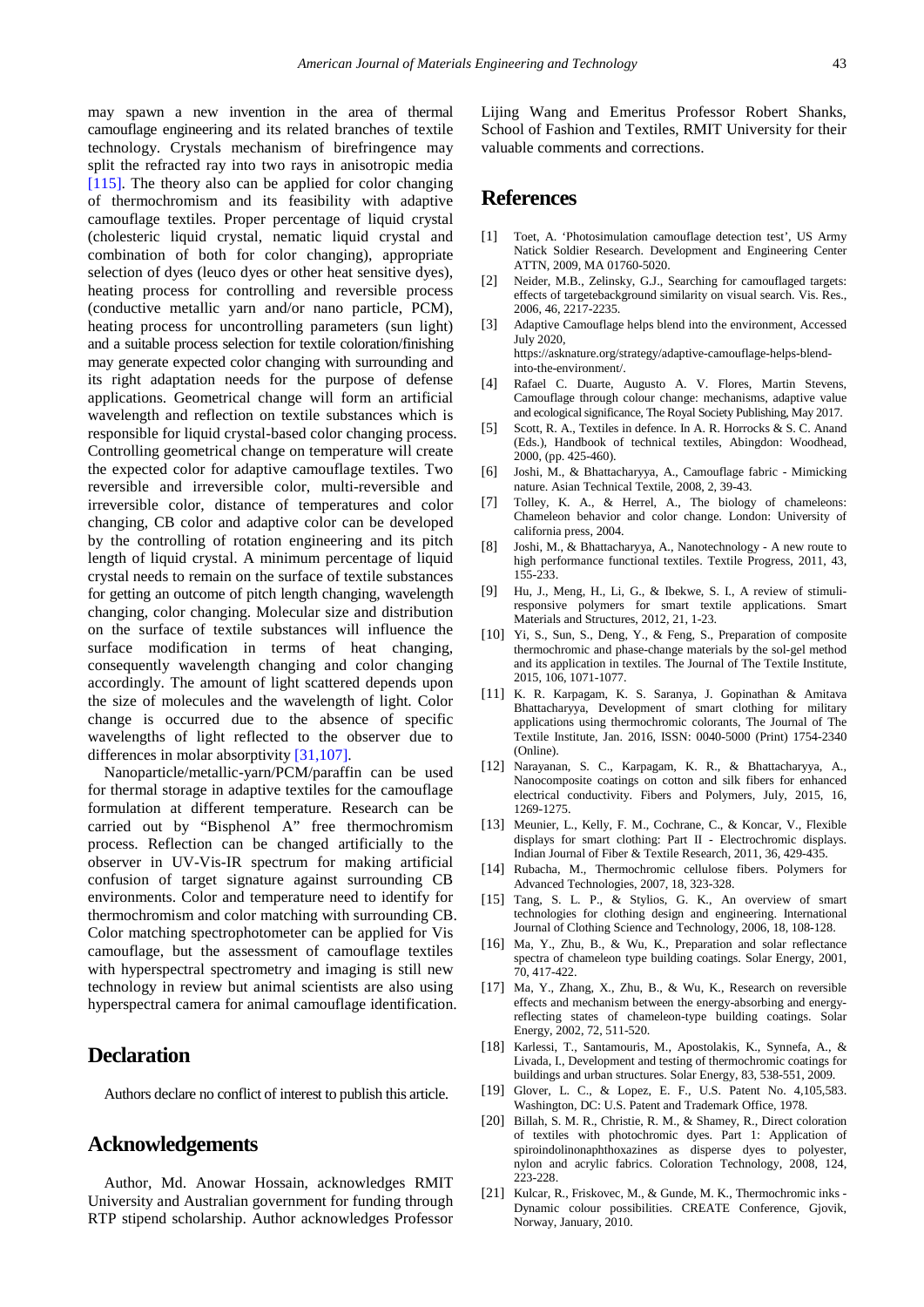- <span id="page-13-11"></span>[22] Marie Ledendal, Thermochromic textiles and sunlight activating systems, an alternative means to induce colour change, Ph. D Thesis, Heriot-Watt University, School of Textiles and Design, August, 2015.
- <span id="page-13-12"></span>[23] Alexander N. Bourque, Investigations of reversible thermochromism In three-component systems, Ph.D Thesis, Dalhousie University Halifax, Nova Scotia, March 2014.
- <span id="page-13-14"></span>[24] Nilin M. Rao, Biomedical application of thermochromic liquid crystals and leuco dyes for temperature monitoring in the extremities, Kent State University College of Education, Health, and Human Services, December 2016.
- <span id="page-13-15"></span>[25] Thermochromism, Accessed July 2020,
- https://en.wikipedia.org/wiki/Thermochromism.
- <span id="page-13-34"></span>[26] Muksit Ahamed Chowdhury, Mangala Joshi, Bhupendra Butola, Improving the photostability of thermochromic colourants, Journal of Textile & Apparel Technology and Management, 2015.
- <span id="page-13-16"></span>[27] Martina Vikova´ and Marcela Pechova´,Study of adaptive thermochromic camouflage for combat uniform, Textile Research Journal, 2020, 0(00) 1-15.
- <span id="page-13-6"></span>[28] J. E. Gilligan, et al, camol luilage 13y coni'i ollable color Chianges, 1lt rcscarch institute, april 1974.
- <span id="page-13-17"></span>[29] Marcin Rubacha, Thermochromic cellulose fibers, Polym. Adv. Technol. 2007, 18: 323-328.
- <span id="page-13-31"></span>[30] W. Feng, S. H. Patel, M-Y. Young, J. L. Zunino Iii, Smart Polymeric Coatings—Recent Advances, Advances In Polymer Technology, 2007, Vol. 26, No. 1, 1-13.
- <span id="page-13-13"></span>[31] Kate Georgina Lloyd, The School of Materials, An investigation into the potential for thermochromic colorant application, A thesis submitted to the University of Manchester for the degree of Doctor of Philosophy in the Faculty of Engineering and Physical Sciences, 2015.
- <span id="page-13-2"></span>[32] Kyle Henry Conner, 211 Third St. S., Columbus, Miss. 39701, methods for increasing a Camouflaging effect and articles So produced, United States Patent, Patent Number: 5, 846, 614(45) Date of Patent: Dec. 8, 1998.
- <span id="page-13-26"></span>[33] Michelle t. Brannum, Functional performance of liquid crystalline elastomers, Submitted in partial fulfillment of the requirements for the degree of Doctor of Philosophy Department of Macromolecular Science and Engineering Case western reserve university, May, 2019.
- <span id="page-13-36"></span>[34] Patra, A. K.; Dahiya, S., Microencapsulation - technique and applications, Source: Man-Made Textiles in India, Jul 2009, Vol. 52 Issue 7, p224-232. 9p.
- <span id="page-13-30"></span>[35] Tammy Lynn Smith, Belle Mead; Ray Baughman, Morris Plains; Mary Frances Martin, Hillsdale, all of N.J.;Wonsik Choi, Philadelphia, Pa.; Jeffrey Moulton, Morristown, n.j., colored articles and compositions And methods for their fabrication, United States Patent, patent number: 6,074,742(45) Date of Patent: Jun. 2000.
- [36] Anti-reflective coatings: A critical, in-depth review, Hemant Kumar Raut, V. Anand Ganesh, A. Sreekumaran Nairb and Seeram Ramakrishna, June 2011.
- <span id="page-13-32"></span>[37] Sunil Kumar, Awais Qadir, Francis Maury, Visible Thermochromism in Vanadium Pentoxide Coatings, ACS Appl. Mater. Interfaces, May 2017, 9, 25, 21447-21456.
- [38] Amit Sengupta & Jagadananda Behera, Smart Chromic Colorants Draw Wide Attention for the Growth of Future Intelligent Textile Materials, Journal of Advanced Research inManufacturing, Material Science & Metallurgical Engineering, 2014, Volume 1, Issue 2.
- <span id="page-13-27"></span>[39] Carlos I. Aguirre, Edilso Reguera, and Andreas Stein, Tunable Colors in Opals and Inverse Opal Photonic Crystals, Adv. Funct. Mater. 2010, 20, 2565-2578.
- <span id="page-13-23"></span>[40] M. L. Gulrajani, Chromic materials for technical textile applications, Advances in the Dyeing and Finishing of Technical Textiles, Woodhead Publishing Series in Textiles, 2013, P: 3-36.
- [41] Timothy L Dawson, Changing colours: now you see them, now you don't, Coloration Technology, Dyers and Colourists, Color. Technol., 2010, 126, 177-188.
- <span id="page-13-29"></span>[42] Muksit A Chowdhury, Bhupendra S Butola and Mangala Joshi, Application of thermochromic colorants on textiles: temperature dependence of colorimetric properties, Coloration Technology, Society of Dyes and Colorist, Accepted: July 2012.
- <span id="page-13-1"></span>[43] Emil Karshalev, Rajan Kumar, Itthipon Jeerapan, Roxanne Castillo, Isaac Campos, and Joseph Wang, Multistimuli-Responsive Camouflage Swimmers, Chem.Mater. Feb. 2018, 30, 5, 1593-1601.
- <span id="page-13-5"></span>[44] Faten Ajeeb, Basel Younes, Alaa K Khsara, Investigating the Relationship between Thermochromic Pigment Based knitted Fabrics Properties and Human Body Temperature, IOSR Journal of Polymer and Textile Engineering (IOSR-JPTE), June 2017, e-ISSN: 2348-019X, p-ISSN: 2348-0181, Volume 4, Issue 3, PP 44-52.
- <span id="page-13-7"></span>[45] Heloisa Ramlow, Karina Luzia Andrade & Ana Paula Serafini Immich, Smart textiles: an overview of recent progress on chromic textiles, The Journal of The Textile Institute, 2020.
- <span id="page-13-8"></span>[46] Esraa El-Khodary1, Bahira Gebaly2, Eman Rafaat2, Ahmed AlSalmawy, Critical Review on Smart Chromic Clothing, Journal of Design Sciences and Applied Arts, January, 2010.
- [47] Lyle D. Small, Gerald Highberger, Thermochromic Ink Formulation and Method of use, United States Patent, Patent Number: 6, 139, 779, Date of Patent: Oct., 2000.
- [48] Cunjiang Yua, Yuhang Lib,c, Xun Zhangd, Xian Huangd, Viktor Malyarchukd and et.al, Adaptive optoelectronic camouflage systems with designs inspired by cephalopod skins, 2020.
- <span id="page-13-0"></span>Andy Towns, The heat is on for new colours, Journal of the Society of Dyers and Colourists, July 1999,
	- https://www.researchgate.net/publication/268631752.
- <span id="page-13-4"></span>[50] IEEE 29th International Conference on Micro Electro Mechanical Systems (MEMS), February 2016.
- <span id="page-13-28"></span>[51] M. A. Chowdhury, M. Joshi and B. S. Butola, Photochromic and Thermochromic Colorants in Textile Applications, Journal of engineered fibre and fabric, 2014.
- <span id="page-13-22"></span>[52] Z. Ahmed, Y. Wei, R. Torah and J. Tudor, "Actively actuated all dispenser printed thermochromic smart fabric device," in Electronics Letters, 2016, vol. 52, no. 19, pp. 1601-1603, 15 9.
- <span id="page-13-9"></span>[53] Youliang Cheng, Xiaoqiang Zhang, Changqing Fang, Jing Chen, Zhen Wang. Discoloration mechanism, structures and recent applications of thermochromic materials via different methods: A review. J. Mater. Sci. Technol., 2018, 34(12): 2225-2234.
- <span id="page-13-10"></span>[54] Xiaoye Geng, Wei Li, Qing Yin, Yu Wang, Na Han, Ning Wang, Junmin Bian, Jianping Wang, Xingxiang Zhang, Design and fabrication of reversible thermochromic microencapsulated phase change materials for thermal energy storage and its antibacterial activity, Energy, June 2018.
- <span id="page-13-25"></span>[55] Yu Guan, Liping Zhang, DongWang, John L.West , Shaohai Fu, Preparation of thermochromic liquid crystalmicrocapsules for intelligent functional fiber, Materials and Design, 2018, 147, 28-34.
- [56] G. Salek, A. Demourgues, V. Jubera, A. Garcia, M. Gaudon, Mn2+ doped Zn3(PO4)2 phosphors: Irreversible thermochromic materials useful as thermal sensors, Optical Materials, 2015, 47, 323-327.
- <span id="page-13-35"></span>[57] Odwa Mapazi, Philemon K. Matabola, Richard M. Moutloali, Catherine J. Ngila, A urea-modified polydiacetylene-based high temperature reversible thermochromic sensor: Characterisation and evaluation of properties as a function of temperature, Sensors and Actuators B, 2017, 252, 671-679.
- <span id="page-13-33"></span>[58] Yurui Qu1, Qiang Li 1, Lu Cai1, Meiyan Pan1, Pintu Ghosh1, Kaikai Du1 and Min Qiu,Thermal camouflage based on the phase changing material GST, Light: Science & Applications, 2018, 7:26 Official journal of the CIOMP 2047-7538.
- <span id="page-13-24"></span>[59] S.S. He, M.Y. Wei, F. Liu, W.L. Xue, L.D. Cheng, Risk Assessment of Bisphenol A (BPA) in Thermochromic Textiles, Proceedings of the 2nd Annual International Conference on Advanced Material Engineering, AME 2016.
- <span id="page-13-18"></span>[60] Yang Jin, Xiaolong An and Mingqiao Ge A Heat-Stimulated Luminous Fiber Using Heat-Sensitive Green TF-G Pigment, Materials, March, 2018.
- <span id="page-13-19"></span>[61] Yang Jin, Chen Shi, Xiaoqiang Li, Yiwen Wang, Fangfang Wang, Mingqiao Ge, Preparation and luminescence studies of thermosensitive PAN luminous fiber based on the heat sensitive rose red TF-R1 thermochromic pigment, Dyes and Pigments, 2017, Volume 139, P: 693-700.
- <span id="page-13-3"></span>[62] K. R. Karpagam, K. S. Saranya, J. Gopinathan & Amitava Bhattacharyya Development of smart clothing for military applications using thermochromic colorants, The Journal of The Textile Institute, 2017, 108:7, 1122-1127.
- <span id="page-13-21"></span>[63] Clarissa T. Martins, Bruno M. Sato, and Omar A. El Seoud, First Study on the Thermo-Solvatochromism in Aqueous 1-(1-Butyl)-3 methylimidazolium Tetrafluoroborate: A Comparison between the Solvation by an Ionic Liquid and by Aqueous Alcohols, J. Phys. Chem. B 2008, 112, 8330-8339.
- <span id="page-13-20"></span>[64] Alicia Potuck, Sarah Meyers, Ariana Levitt, Eric Beaudette, Hong Xiao, C. C. Chu & Huiju Park, Development of Thermochromic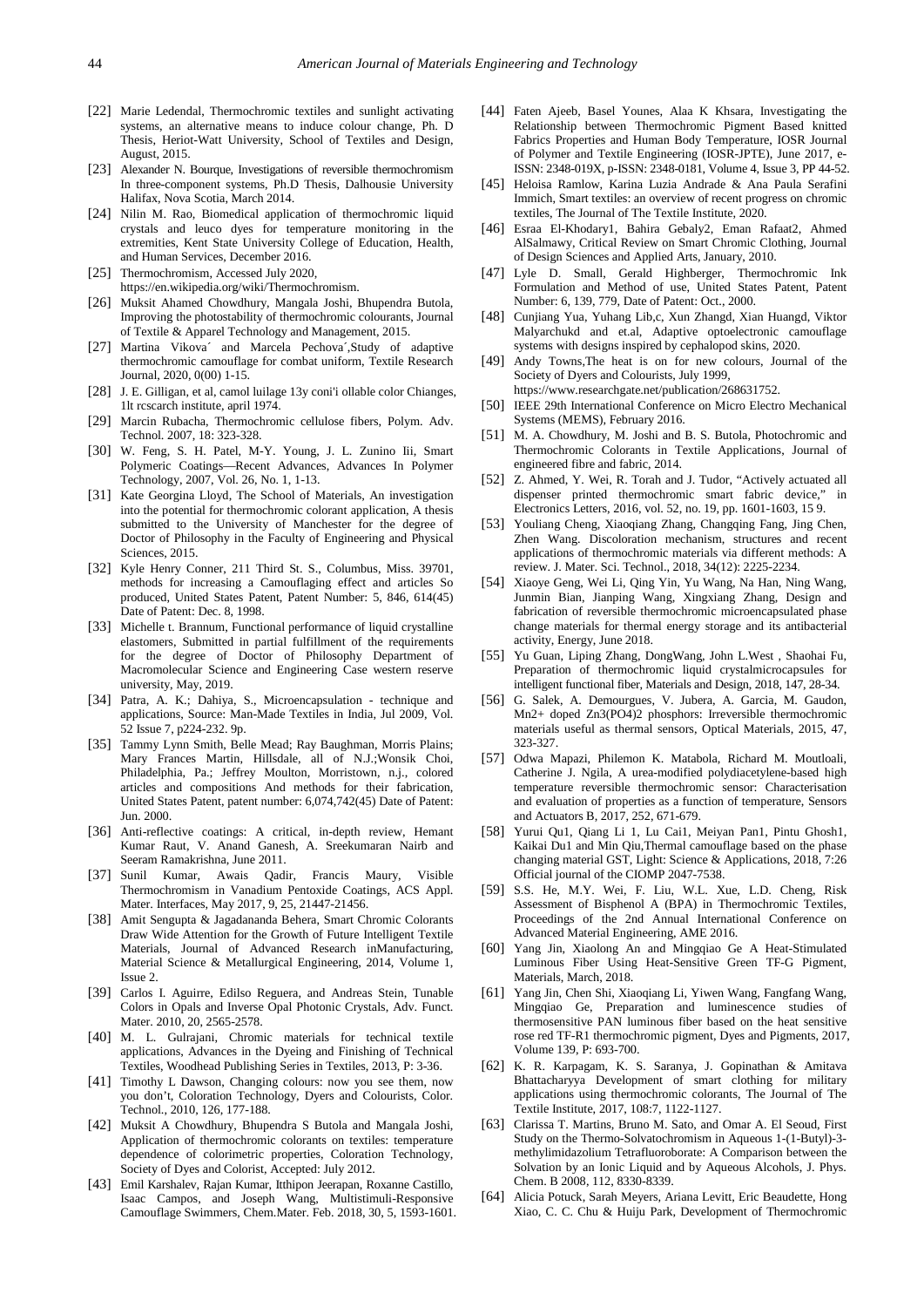Pigment Based Sportswear for Detection of Physical Exhaustion, FashionPractice,2016, 8:2, 279295.

- <span id="page-14-7"></span>[65] Keith Ramig a, Olga Lavinda , David J. Szalda, Irina Mironova, Sasan Karimi, Federica Pozzi, Nilam Shah, Jacopo Samson, Hiroko Ajiki, Lou Massa, Dimitrios Mantzouris, Ioannis Karapanagiotis, Christopher Cooksey, The nature of thermochromic effects in dyeings with indigo, 6-bromoindigo, and 6,60 -dibromoindigo, components of Tyrian purple, Dyes and Pigments, 2015, 117, 37-48.
- <span id="page-14-19"></span>[66] Arife Candaş adigüzel zengin, eylül küçükakin Behzat Oral bitlisli, Ageing behavior of temperature sensitive leathers, Journal of Textiles and Engineer, 2017/3 Cilt (Vol): 24 Sayı (No): 107.
- <span id="page-14-30"></span>[67] Bozhen Wu, Liming Shi, Qi Zhang, and Wen-Jun Wang, Microencapsulation of 1-hexadecanol as a phase change material with reversible thermochromic properties, The Royal Society of Chemistry 2017 RSC Adv., 2017, 7, 42129-42137.
- <span id="page-14-9"></span>[68] Xiaoguang Ma, Shang Zhao, Liang Wang & HuaJian Zhou, Research on the behaviors of extending thermochromic colors for a new thermochromic microcapsule, The Journal of The TextileInstitute, 2019.
- <span id="page-14-34"></span>[69] Zhilei Wu, Xiaoguang Ma, Xiling Zheng, Wenfang Yang, Qintao Meng & Zhenrong Zheng, Synthesis and characterization of thermochromic energy-storage microcapsule and application to fabric, The Journal of The Textile Institute, 2014, 105: 4, 398-405.
- <span id="page-14-10"></span>[70] Gary A. Brist, Yamhill, OR (US); Patrick D. Boyd, Aloha, OR (US), carrier substrate with thermochromatic coating, United States Patent (10) Patent No.: US 7.691,458 B2 Brist et al. (45) Date of Patent: Apr. 6, 2010.
- <span id="page-14-11"></span>[71] Wan Zhang, Xiaoqian Ji, Chanjuan Zeng, Kunlin Chen, Yunjie Yin and Chaoxia Wang, A new approach for the preparation of durable and reversible color changing polyester fabrics using thermochromic leuco dye-loaded silica nanocapsules, J. Mater. Chem. C, 2017, 5, 8169-8178.
- <span id="page-14-12"></span>[72] Yangkai Zhang, Zexu Hu, Hengxue Xiang, Gongxun Zhai, Meifang Zhu, Fabrication of visual textile temperature indicators based on reversible thermochromic fibers, Dyes and Pigments ( IF 4.613), May, 2018.
- <span id="page-14-18"></span>[73] Aybeniz Şeren, A. Candaş Adıgüzel Zengin, Behzat Oral Bitlisl, Thermo-chromic Pigments in Leather Finishing, XXXII. Congress of IULTCS May, 2013 Istanbul/Turkey.
- <span id="page-14-13"></span>[74] Maja Jakovljević1, Rahela Kulčar1, Dario Tomašegović1 , Mojca Friškovec2, Marta Klanjšek Gunde, Colorimetric description of thermochromic printing inks, Acta Graphica , 2017, Vol 28, No 1, 7-14.
- <span id="page-14-14"></span>[75] Muksit Ahamed Chowdhury, Mangala Joshi, Bhupendra Butola, Photochromic and Thermochromic Colorants in Textile Applications, March 2014, Journal of engineered fibers and fabrics, 2014, 9(1):107-123.
- <span id="page-14-22"></span>[76] Thermochromic and Thermotropic Materials, edited by Arno Seeboth, and Detlef Lötzsch, Jenny Stanford Publishing, 2013, ProQuest Ebook Central, http://ebookcentral.proquest.com/lib/rmit/detail.action?docID=154 7106.
- <span id="page-14-23"></span>[77] Robert M. Christie, I. David Bryant, An evaluation of thermochromic prints based on microencapsulated liquid crystals using variable temperature colour measurement, Coloration Technology, March, 2005.
- [78] Muksit A Chowdhury, Bhupendra S Butola and Mangala Joshi, Application of thermochromic colorants ontextiles: temperature dependence ofcolorimetric properties, Coloration Technology, Society of Dyers and Colourists,Color. Technol., 2013, 129, 232-237.
- <span id="page-14-31"></span>[79] Ahmet Sarı, Cemil Alkan, Ali Karaipekli, Preparation, characterization and thermal properties of PMMA/n-heptadecane microcapsules as novel solid-liquid micro PCM for thermal energy storage, Applied Energy 2010, 87, 1529-1534.
- <span id="page-14-4"></span>[80] Morton W E and Hearle J W S, Physical Properties of Textile Fibres, Third edition, Textile Inst., Manchester, UK, 1993, p. 590.
- <span id="page-14-3"></span>[81] X Tao (Ed.), Smart Textiles, Fabrics and Clothing (Cambridge: Woodhead Publishing, 2001, P: 59.
- <span id="page-14-32"></span>[82] Stephen M. Burkinshaw, John Griffiths and Andrew D. Towns, Reversibly thermochromic systems based on pH-sensitive spirolactone-derived functional dyes, J. Mater. Chem., 1998, 8, 2677-2683.
- <span id="page-14-25"></span>[83] MacLaren, D.C., White, M.A. Design rules for reversible thermochromic mixtures. J Mater Sci, 2005, 40, 669-676.
- <span id="page-14-21"></span>[84] Qi Hong, Thomas X. Wu & Shin-Tson Wu, Optical wave propagation in a cholesteric liquid crystal using the finite element method, Liquid Crystals, 2003, 30: 3, 367-375.
- <span id="page-14-0"></span>[85] Eds Eugene Wilusz, Military Textiles, Woodhead Publishing Limited, Cambridge, 2008, 193.
- <span id="page-14-6"></span>[86] Eds. H. R. Mattila, Intelligent textile & clothing, Woodhead publishing limited, Cambridge, England, 2006, 296.
- <span id="page-14-2"></span>[87] Ptalvenmaa, Tampere University of Technology, Finland, Introduction to chromic materials, Eds H. R. Mattila, Intelligent textile & clothing, Woodhead publishing limited,Cambridge, England, 2006, P: 203-204.
- <span id="page-14-1"></span>[88] P. sudhakar and n. gobi, Camoufl age fabrics for military protective clothing, Eds Eugene Wilusz, Military Textiles, Woodhead Publishing Limited, Cambridge, 2008, 193.
- [89] P. Sudhakar, s. Krishnaramesh and d. Brightlivingstone, New developments in coatings and fibers for military applications, Eds Eugene Wilusz, Military Textiles, Woodhead Publishing Limited, Cambridge, 2008, 193.
- <span id="page-14-33"></span>[90] Wbendkowska, Intelligent textiles with PCMs, Eds H. R. Mattila, Intelligent textile & clothing, Woodhead publishing limited, Cambridge, England, 2006, 296.
- <span id="page-14-24"></span>[91] Robert M Christie, Sara Robertson and Sarah Taylor, Design Concepts for a Temperature-sensitive Environment Using Thermochromic Colour Change, Colour: Design & Creativity, 2007, 1 (1): 5, 1-11.
- [92] T. Karlessi M. Santamouris K. Apostolakis A. Synnefa I. Livada, Development and testing of thermochromic coatings for buildings and urban structures, Solar Energy, 2009, 538-551.
- <span id="page-14-26"></span>[93] Ondrej Panak, Marketa Dr zkova, Marie Kaplanova, Insight into the evaluation of colour changes of leuco dye based thermochromic systems as a function of temperature, Dyes and Pigments, 2015.
- <span id="page-14-5"></span>[94] Hallcrest, Handbook of Thermochromic Liquid, Crystal, 2014.
- <span id="page-14-8"></span>[95] Rahela Kulcar, Mojca Friskovec, Nina Hauptman, Alenka Vesel, Marta Klanjsek Gunde, Colorimetric properties of reversible thermochromic printing inks, Dyes and Pigments 2010, 86, 271-277.
- <span id="page-14-20"></span>[96] Ian Sage, Thermochromic liquid crystals, Liquid Crystals, 2011, 38: 11-12, 1551 1561.
- <span id="page-14-29"></span>[97] Rahul AgrawalKrishna Deo Prasad SinghMani Kant Paswan, Review on Enhancement of Thermal Conductivity of Phase Change Materials with Nano-Particle in Engineering Applications, Materials Today: Proceedings, 2020, 22, 1617-1627.
- <span id="page-14-27"></span>[98] Yanhong Yan, Yanan Zhu, Xuefeng Guo, Mingqiao Ge, The effects of inorganic pigments on the luminescent properties of colored luminous fiber, December 12, 2013.
- <span id="page-14-28"></span>[99] Long Phan, Ward G. Walkup IV, David D. Ordinario, Emil Karshalev, Jonah-Micah Jocson, Anthony M. Burke, and Alon A. Gorodetsky, Reconfigurable Infrared Camouflage Coatings from a Cephalopod Protein, Advanced Materials, 2013.
- [100] S.Zylinski1, D. Osorio1 and A. J. Shohet, Cuttlefish camouflage: context-dependent body pattern use during motion, Proc. R. Soc. B, 2009, 276, 3963-396.
- <span id="page-14-15"></span>[101] Kristina Basnec, Metka Hajzeri, Marta Klanjsek Gunde, Thermal and colour properties of leuco dye-based thermochromic composite with dodecanol solvent, J Therm Anal Calorim, 2017, 127: 55-61.
- <span id="page-14-17"></span>[102] Mary Anne White, and Monique LeBlanc, J. Chem.Educ. 1999, 76, 9, 1201.
- <span id="page-14-16"></span>[103] P. G. de Gennes and J. Prost, A review of: "The Physics of Liquid Crystals, second edition, Oxford Science Publications; Oxford University Press, 1993, Oxford, U.K.; New York, N.Y.; ISBN: 0- 19-852024-7.
- <span id="page-14-35"></span>[104] Bragg, W.L. The Crystalline State: Volume I. New York: The Macmillan Company, 1934.
- [105] Mc Quarrie, Donald A. Physical Chemistry: Amolecular Approach, Sausalito: University Science Books, 1997.
- [106] Braggs Law Deceber, 2019, https://chem.libretexts.org/Bookshelves/Analytical\_Chemistry/Su pplemental\_Modules\_(Analytical\_Chemistry)/Instrumental\_Analy sis/Diffraction\_Scattering\_Techniques/Bragg's\_Law#:~:text=Brag g's%20Law%20was%20introduced%20by,same%20angle%20of% 20scattering%2C%20%CE%B8.
- [107] Rayleigh scattering, Accessed on July, 2020, https://en.wikipedia.org/wiki/Rayleigh\_scattering.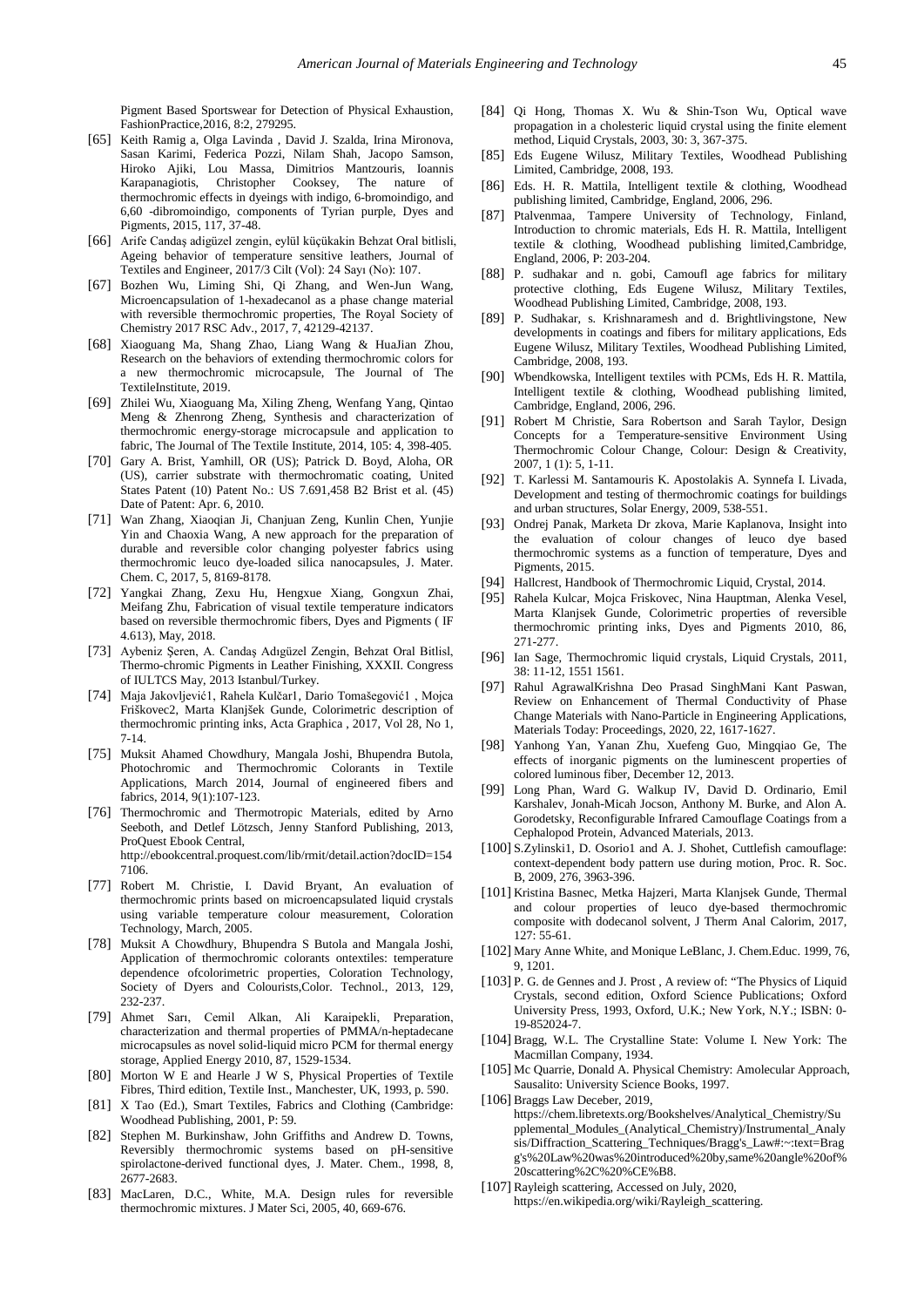- <span id="page-15-6"></span>[108] Ondrej Panak, Marketa Dr zkova, Marie Kaplanova, Insight into the evaluation of colour changes of leuco dye based thermochromic systems as a function of temperature, Dyes and Pigments, 2015, 120, 279-287.
- <span id="page-15-20"></span>[109] Kristina Bašnec, Lidija Slemenik Perše, Boštjan Šumiga, Miroslav Huskić, Anton Meden, Aleš Hladnik, Bojana Boh Podgornik & Marta Klanjšek Gunde, Relation between colour- and phase changes of a leuco dye-based thermochromic composite, Scientific Reports, 2018, 8: 5511.
- [110] Rafael C. Duarte, Augusto A. V. Flores and Martin Stevens, Camouflage through colour change: mechanisms, adaptive value and ecological significance, The Royal society publishing, July, 2017.
- <span id="page-15-2"></span>[111] Ossi Nokelainen, Ruth Maynes, Sara Mynott, Natasha Price, Martin Stevens, Improved camouflage through ontogenetic colour change confers reduced detection risk in shore crabs, Functional Ecology, 2019.
- <span id="page-15-15"></span>[112] Rahela Kulčar, Mojca Friškovec, Nina Hauptman, Alenka Vesel, Marta Klanjšek Gunde, Colorimetric properties of reversible thermochromic printing inks, Dyes and Pigments. 2010. 86. 3. 271-277.
- <span id="page-15-10"></span>[113] Dr. Jassim M. Abdulkarim, Alaa K. Khsara, Hanin N. Al-Kalany, Reham A. Alresly, Impact of Properties of Thermochromic Pigments on Knitted Fabrics, International Journal of Scientific & Engineering Research, Volume 7, Issue 4, April-2016 1693 ISSN 2229-5518.
- <span id="page-15-17"></span>[114] Martin F. Schubert, David J. Poxson, Frank W. Mont, Jong Kyu Kim, and E. Fred Schubert, Performance of Antireflection Coatings Consisting of Multiple Discrete Layers and Comparison with Continuously Graded Antireflection Coatings, Applied Physics Express, 2010, 3, 082502.
- <span id="page-15-39"></span>[115] Snell's Law, Accessed July 2020,
- https://en.wikipedia.org/wiki/Snell%27s\_law.
- <span id="page-15-21"></span>[116] Martina VIKOVÁ, AIC 2004 Color and Paints, Interim Meeting of the International Color Association, Proceedings 129 Visual assessment of UV radiation by colour changeable textile sensors, 2004.
- <span id="page-15-18"></span>[117] James hulsey, Canton, GA (US), temperature sensitive color changing cable apparatus, United States, May 29, 2008.
- [118] Color changing materials: Zenit Co (Sweden) www.zenitkonst.se (Accessed on July 2020).
- [119] Color changing materials, www.siltechlimited.com (Accessed on July 2020).
- [120] Color changing materials, www.vivimedlabs.com (Accessed on July 2020).
- [121] Color changing materials, www.hallcrest.com (Accessed on July 2020).
- <span id="page-15-27"></span>[122] LCR Hallcrest Smart Technology, Temperature Indicating Coatings, Pigments,Ink, Accessed July, 2020, Paint & Labels, https://www.hallcrest.com/Portals/0/SM300%20Rev01%20Corpor ate%20Technology%20Brief%20%20Web%20Page.pdf.
- [123] Color changing materials, www.colourchange.com (Accessed on July 2020).
- [124] Color changing materials, www.Chromazone.co.uk (Accessed on July 2020).
- <span id="page-15-38"></span>[125] Periyasamy S, Khanna G, Thermochromic colors in textiles, Fibre2fashion, Accessed on May, 2014.
- <span id="page-15-19"></span>[126] Bamfield P, Hutchings MG, Chromic Phenomena, Technological Applications of Color Chemistry, The Royal Society of Chemistry, UK, 2010, 1-125p.
- [127] Colorchanging materials, www.kenencoregroup.com (Accessed on July 2020).
- [128] Color changing materials,
- http://www.solaractiveintl.com/ (Accessed on July 2020).
- <span id="page-15-12"></span>[129] Chromismen.wikipedia.org/wiki/Chromism. (Accessed on July 2020).
- <span id="page-15-7"></span>[130] Sudhakar P, Gobi N, Chameleonic Textiles, Fibre2fashion (Accessed on July 2020).
- [131] Richard V. Gregory, Robert J. Samuels, Tim Hanks, Chameleon Fibers: Dynamic Color Change From Tunable Molecular and Oligomeric Devices, US National Textile Centre Annual Report M-98 C01, November 1999.
- <span id="page-15-24"></span>[132] Lin Xiao, He Ma, Junku Liu, Wei Zhao, Yi Jia, Qiang Zhao and et al. Fast Adaptive Thermal Camouflage Based on Flexible VO₂/Graphene/CNT Thin Films, NanoLett. December, 2015, 15(12): 8365-70.
- <span id="page-15-25"></span>[133] Huanzheng Zhu, Qiang Li, Chunqi Zheng, Yu Hong, Ziquan Xu, Han Wang, High-temperature infrared camouflage with efficient thermal management, Light Sci Appl. 2020 Apr 14; 9: 60.
- <span id="page-15-8"></span>[134] Tianzhi, Yang, Xue Bai and et al. Invisible sensors: Simultaneous sensing and camouflaging in multiphysical fields, Advanced Materials, 2015, 27, 7752-7758.
- <span id="page-15-9"></span>[135] YingLi, XueBai, TianzhiYang, Hailu Luo, Cheng-Wei Qiu, Structured thermal surface for radiative camouflage, Nat Commun, Jan 2018, 9(1): 273.
- <span id="page-15-29"></span>[136] Maoxing Wen,Yueming Wang,Yi Yao, Liyin Yuan, Shiyao Zhou, Jianyu Wang, Design and performance of curved prism-based mid-wave infraredhyperspectral imager, Infrared Physics and Technology 95, 2018, 5-116.
- <span id="page-15-32"></span>[137] Chiuhsiang Joe Lin, Yogi Tri Prasetyo, Nio Dolly Siswanto, Bernard C. Jiang, Optimization of color design for military camouflage in CIELAB color space, Color Res Appl. 2019, 44:367-380.
- <span id="page-15-36"></span>[138] Burkinshaw SM, Hallas G and Towns AD. Infrared camouflage, Rev Prog Coloration 1996; 26: 47-53.
- <span id="page-15-34"></span>[139] Colorimetry, 4TH Ed. CIE 015:2018: Vienna, October, 2018.
- <span id="page-15-22"></span>[140] Dave and Patel, in "Liquid Crystals", p. 363, P: 15, 56.
- <span id="page-15-23"></span>[141] Timothy J. White, Michael E. Mc Conneya and Timothy J. Bunning, Dynamic color in stimuli-responsive cholesteric liquid crystals, J. Mater. Chem., 2010, 20, 9832-9847.
- <span id="page-15-37"></span>[142] Wu, D. K. Y. S. T., Fundamentals of Liquid Crystal Devices. John Wiley & Sons, Lts: West Sussex, UK, 2015.
- <span id="page-15-30"></span>[143] Volonakis, Timothy N.; Matthews, Olivia E.; Liggins, Eric; Baddeley, Roland J.; Scott-Samuel, Nicholas E.; Cuthill, Innes C. Camouflage assessment: Machine and human, Computers in Industry, Aug, 2018,

https://uwerepository.worktribe.com/output/876301.

- <span id="page-15-35"></span>[144] Chiuhsiang Joe, LinChi-Chan, ChangYung-Hui Lee, Evaluating camouflage design using eye movement data, Applied Ergonomics, 2014, 45, 714-723.
- <span id="page-15-28"></span>[145] C. J. Lin, C-C. Chang & Y-H. Lee, Developing a similarity index for static camouflaged target detection, The Imaging Science Journal, 2014, 62: 6, 337-341.
- <span id="page-15-31"></span>[146] Guidelines for Camouflage Assessment Using Observers, north atlantic treaty organisation, researchandtechnologyorganisation, file:///C:/Users/pc/Downloads/ronconi-2007-guidelines.pdf.
- [147] K. V. Patil, K. N. Pawar, Method for Improving Camouflage Image Quality using Texture Analysis, International Journal of Computer Applications, 2017.
- <span id="page-15-33"></span>[148] Tom Troscianko, Christopher P. Benton, P. George Lovell, David J. Tolhurst and Zygmunt Pizlo, Camouflage and visual perception, Phil. Trans. R. Soc. B, 2009, 364, 449-461.
- <span id="page-15-3"></span>[149] Thayer, G. H., Concealing-coloration in the animal kingdom an exposition of the laws of disguise through color and pattern: being a summary of Abbott H. Thayer's discoveries, New York, UK: Macmillan, 1909.
- <span id="page-15-5"></span>[150] Stuart-Fox, D. & Moussalli, A., Camouflage, communication and thermoregulation: lessons from colour changing organisms. Phil. Trans. R. Soc. B, 2009, 364, 463-470.
- <span id="page-15-4"></span>[151] Stevens, M., Cuthill, I. C., Windsor, A. M. M. &Walker, H. J., Disruptive contrast in animal camouflage. Proc. R. Soc. B, 2006, 273, 2433-2438.
- <span id="page-15-0"></span>[152] Stevens, M. & Merilaita, S., Animal camouflage: current issues and new perspectives. Phil. Trans. R. Soc.B, 2009a, 364, 423-427.
- <span id="page-15-1"></span>[153] Hanlon, R. T. & Messenger, J. B. 1988, Adaptive coloration in young cuttlefish (Sepia officinalis L) the morphology and development of body patterns and their relation to behaviour. Phil. Trans. R. Soc. Lond.B320, 437-487.
- <span id="page-15-16"></span>[154] Dean J. Campbell,Wayne A. Bosma, Stephen J. Bannon, Molly M. Gunter, and Margaret K. Hammar, Demonstration of Thermodynamics and Kinetics Using FriXion Erasable Pens, Journal of Chemical Education, 2006.
- <span id="page-15-11"></span>[155] D. Aitken, S. M. Burkinshaw, J. Griffith and A. D. Towns, "Textile Applications of Thermochromic Systems". Review Progress in Coloration, Vol. 26, 1996, pp. 1-8.
- <span id="page-15-13"></span>[156] Fujita, K., Senga, K., Thermochromic microencapsulated pigments.United States Patent No. 6494950, 2002.
- <span id="page-15-14"></span>[157] Shibahashi, Y., Nakasuji, N., Kataota, T., Inagaki, H., Kito, T., Thermochromic materials. United States Patent No. 4425161, 1984.
- <span id="page-15-26"></span>[158] M. Amin and et al. Thermal properties of paraffin based nanophase change material as thermal energy storage, IOP Conf. Series: Earth and Environmental Science 105 2018, pp 12-28.